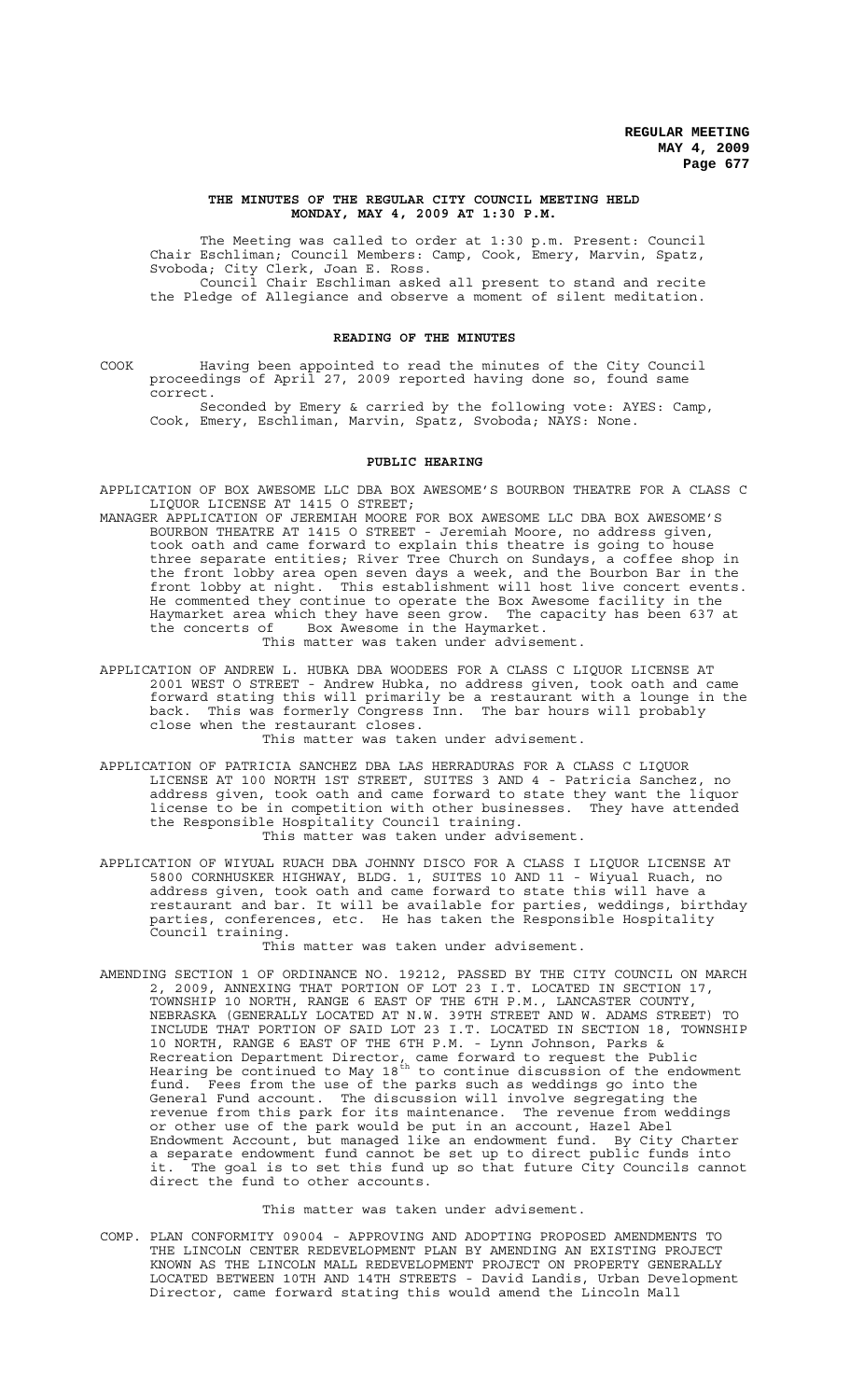Redevelopment Project by amending the boundaries in the public right-ofway. The Capitol Environs Project had an occasion to buy a new building. The increment coming off of that, about \$900,000, was used to beautify the corridor between the City/County Building and the State Capitol. The increment being generated from this building is greater than the amount necessary for the first round of improvements. The total amount of increment generated over the life of the TIF will be about \$3,000,000. This money will not come in all at once so if that money is to be used for a one shot significant Capitol Improvement that money will need to be bonded. This bond will be placed publicly or privately. The most needed improvements will be in Centennial Mall privately. The most needed improvements will be in Centennial Mai<br>which is deteriorating and could cost approximately \$2,000,000 to refurbish. It could be an opportunity for private stakeholders to make a donation to assist this project. This is an opportunity to go back to the State saying this has a State function and responsibility and would like them to participate in improving Centennial Mall.

Lynn Johnson, Parks & Recreation Director, stated of the original six fountains two have been replaced with turf and of the four remaining three are operational. Two of the three operational fountains are between K and L street which would continue to give a postcard image of the Capitol. The fountain basins, steps, and terraces are deteriorating from salt de-icing. The steps between L & M have been replaced with a sloped ramp which will be bicycle accessible. The tree boxes have been removed due to breakage from the growth of the trees which also caused pavement breakage. The pavement has been replaced. Some trash receptacles have been replaced. Two parallel walkways on either side of the mall, handicapped and bike accessible, will be constructed. The fountains will not have basins, but instead paved areas with fountain jets coming up out of them. The fountain jets will be turned off in the winter and there would not be empty basins as there is today. The cost estimate of this plan would be \$7,000,000. A working committee needs to be established and a number of the stakeholders involved to make sure this is the right vision and right direction for the mall and establish a funding strategy before moving forward. This seven blocks can be restored in phases as funding becomes available. This matter was taken under advisement.

DECLARING THE OFFICIAL INTENT OF THE CITY TO REIMBURSE CERTAIN EXPENSES IN CONNECTION WITH THE ACQUISITION AND CONSTRUCTION OF IMPROVEMENTS TO THE CITY'S WATER SUPPLY AND DISTRIBUTION SYSTEM FROM THE PROCEEDS OF THE CITY OF LINCOLN, NEBRASKA WATER REVENUE BONDS;

DECLARING THE OFFICIAL INTENT OF THE CITY TO REIMBURSE CERTAIN EXPENSES IN CONNECTION WITH THE ACQUISITION AND CONSTRUCTION OF IMPROVEMENTS TO THE CITY'S WATER SUPPLY AND DISTRIBUTION SYSTEM FROM THE PROCEEDS OF THE CITY OF LINCOLN, NEBRASKA SANITARY SEWER REVENUE BONDS Fran Mejer, Public Works & Utilities Business Manager, came forward to ask for approval of the bonds to fund projects identified in the CIP program so that Public Works can be reimbursed for project costs having been incurred or will be incurred this spring.

Lauren Wismer, Gilmore & Bell, 1248 O St, Ste. 710, stated if a political subdivision is to reimburse itself out of the proceeds of tax exempt obligations it is required under the terms of the Internal Revenue code to adopt what is called the "Declaration of Official Intent". The funds used for the cost of the water and sewer projects can be covered with bond proceeds rather than other City funds. This matter was taken under advisement.

APPROVING THE SHOEMAKER TRAVEL PLAZA REDEVELOPMENT AGREEMENT BETWEEN THE CITY AND SHOEMAKERS TRUCK STATION, INC., RELATING TO THE REDEVELOPMENT OF PROPERTY GENERALLY LOCATED AT S.W. 48TH STREET AND WEST O STREET; ANNEXATION 08025 - AMENDING THE LINCOLN CORPORATE LIMITS MAP BY ANNEXING APPROXIMATELY 10 ACRES OF PROPERTY GENERALLY LOCATED SOUTH AND WEST OF THE SOUTHWEST CORNER OF S.W. 48TH STREET AND WEST O STREET; CHANGE OF ZONE 08061 - APPLICATION OF SHOEMAKER'S TRUCK STATION, INC. FOR A CHANGE OF ZONE FROM AG AGRICULTURAL DISTRICT TO H-3 HIGHWAY COMMERCIAL DISTRICT ON PROPERTY GENERALLY LOCATED SOUTH AND WEST OF THE SOUTHWEST<br>CORNER OF S.W. 48TH STREET AND WEST O STREET - David Landis, Urban CORNER OF S.W. 48TH STREET AND WEST O STREET - David Landis, Urban Development Director, stated this project will be a \$7,000,000 investment. The TIF cap will be \$950,000 even though the project will generate over \$1,000,000 in TIF. \$750,000 will be used for the improvements of the intersection. This will be funded with Developer/Purchase bonds.

DaNay Kalkowski, Seacrest & Kalkowski, 1111 Lincoln Mall, Suite 350, representing Harley, David, & Shirley Shoemaker. stated this project will be approximately 19 acres located southwest of the intersection of N.W. 48th Street and West O Street. This involves the construction of two buildings totaling 39,000 square feet. An additional investment of \$150,000 will be included in the project for the historical memorabilia that relates to transportation. The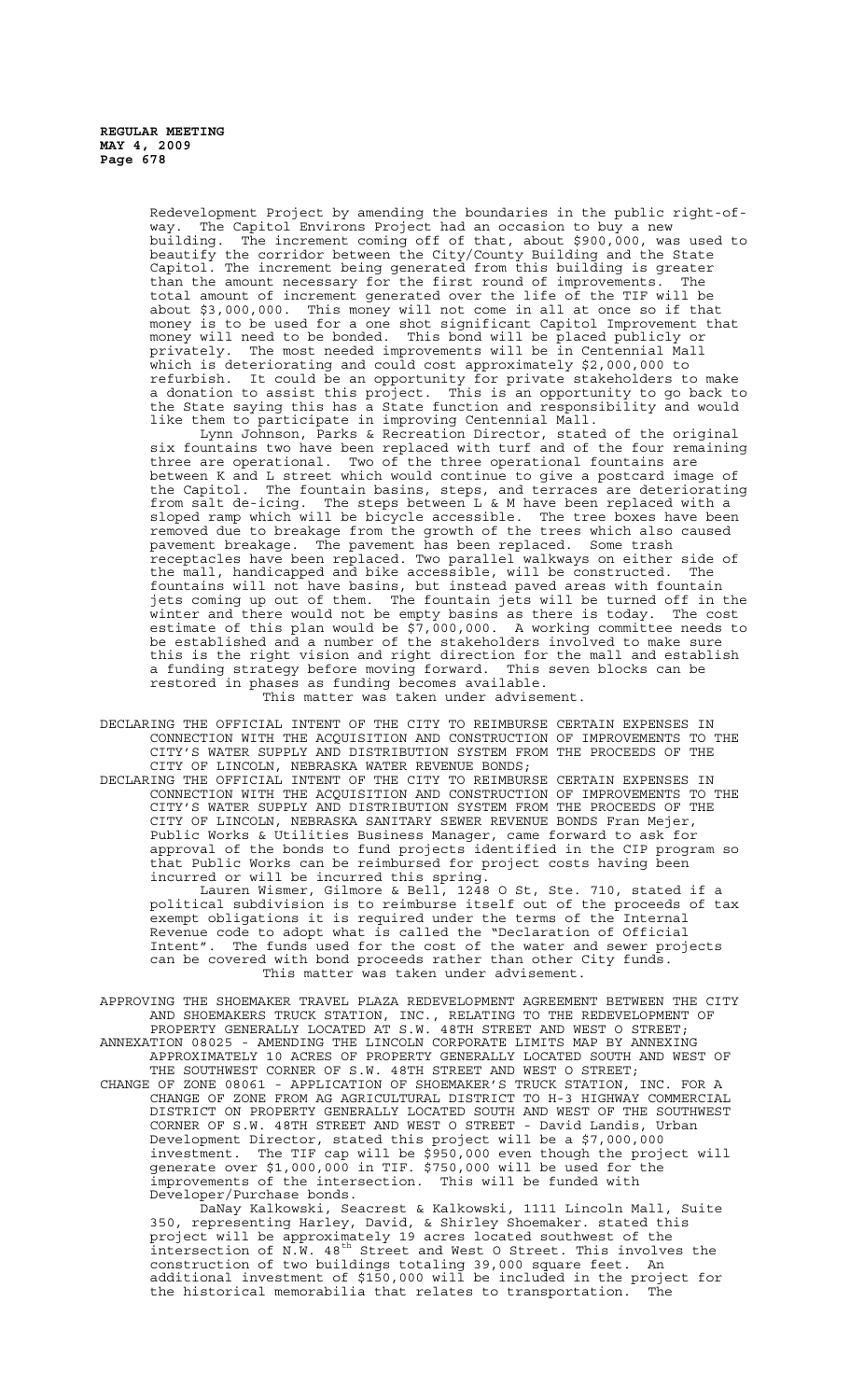intersection improvement will also benefit the projects to the west and the east of the Shoemaker project. The redevelopment provides \$100,000 for public investment towards energy efficiencies in the redevelopment improvements which has been determined that additional private investment will be needed to allow the re-developer to meet the energy efficiency standards.

Dave Shoemaker, Shoemaker Truck Station, stated the City has been easy to work with and are very professional. He stated this has been a good experience and they appreciate it. In reference to the Energy Efficiency Standards the LED lites should pay for themselves within three years.

.<br>Peter Katt, 600 Wells Fargo Center, 1248 O St., came forward representing Don & Randy Shoemaker, and to express concerns the preliminary plat was waived in this instance and feels it should not be applied in limited circumstances only, but the City should establish for the record why and how preliminary plats may be waived to facilitate progress in our community. He expressed concern with the stormwater flow through this property that it will satisfy the minimum flood corridor. He feels there will be runoff in the truck stop where the detention cell is.

Marvin Krout, Planning Department Director, stated there is no requirement for preliminary plat in the H-3 older industrial, commercial zoning districts nor is there a use permit required. The ordinance states the minimum flood corridor requirements can be waived in situations where there is not a defined bed and bank. This was an area where natural resources and natural process should be maintained which is the purpose of the minimum flood corridor and, in this particular case, in which some improved drainage system whether underground or diverting surface stormwater by channel is appropriate. The detention requirement waiver was because it was close to a creek to the south. A building permit cannot be obtained until they meet all the City's stormwater management requirements.

Roger Figard, Public Works & Utilities Department, stated there is a lot of uncertainty with the future of SW 48<sup>th Street. It was not</sup> stated in the redevelopment agreement that the developer pave all the way across his property, but instead stated that should the street be extended in the future they will provide the right-of-way to the City at no cost to the City and not build in that area so it can go on.

David Landis stated the right-of-way that's necessary to make the intersection work will be done on a trade basis with the landowner to the east. In exchange the landowner to the east had their interest satisfied when the access point was identified onto their land which will create the geometrics to make the intersection work and secondly it makes the landholder's property more developable and therefore more valuable.

DaNay Kalkowski came forward for rebuttal that there was no special waiver given for the preliminary plat. The circumstances were such that it was not required

Erin Bright, Olsson Associates, 1111 Lincoln Mall, addressed that this project is in compliance with the City's drainage criteria manual. The second component is the drainage being impacted from the grading on the site fully detaining the 2, 10, & 50 year stormwater event to keep the discharge level below what they currently are based on, the existing grade, so the stormwater flow is not being exceeded as they are today with the redevelopment being done. There is a 72 inch stormwater pipe that carries the flow within that pipe then discharges into the channel east of the property. This development builds over the top of this pipe so there are no structures just the pavement area. The detention cell sits further back south of the property and the discharges from the detention cell make it back to the east side of the property into the channel.

This matter was taken under advisement.

**\*\* END OF PUBLIC HEARING \*\***

# **COUNCIL ACTION**

#### **REPORTS OF CITY OFFICERS**

RESOLUTION LEVYING THE SPECIAL TAXES ASSESSED FOR THE COSTS OF THE IMPROVEMENTS IN THE NORTH 27TH STREET BUSINESS MAINTENANCE IMPROVEMENT DISTRICT AGAINST THE BENEFITTED PROPERTIES - CLERK read the following resolution, introduced by Doug Emery, who moved its adoption: A-85316 BE IT RESOLVED by the City Council of the City of Lincoln, Nebraska, that: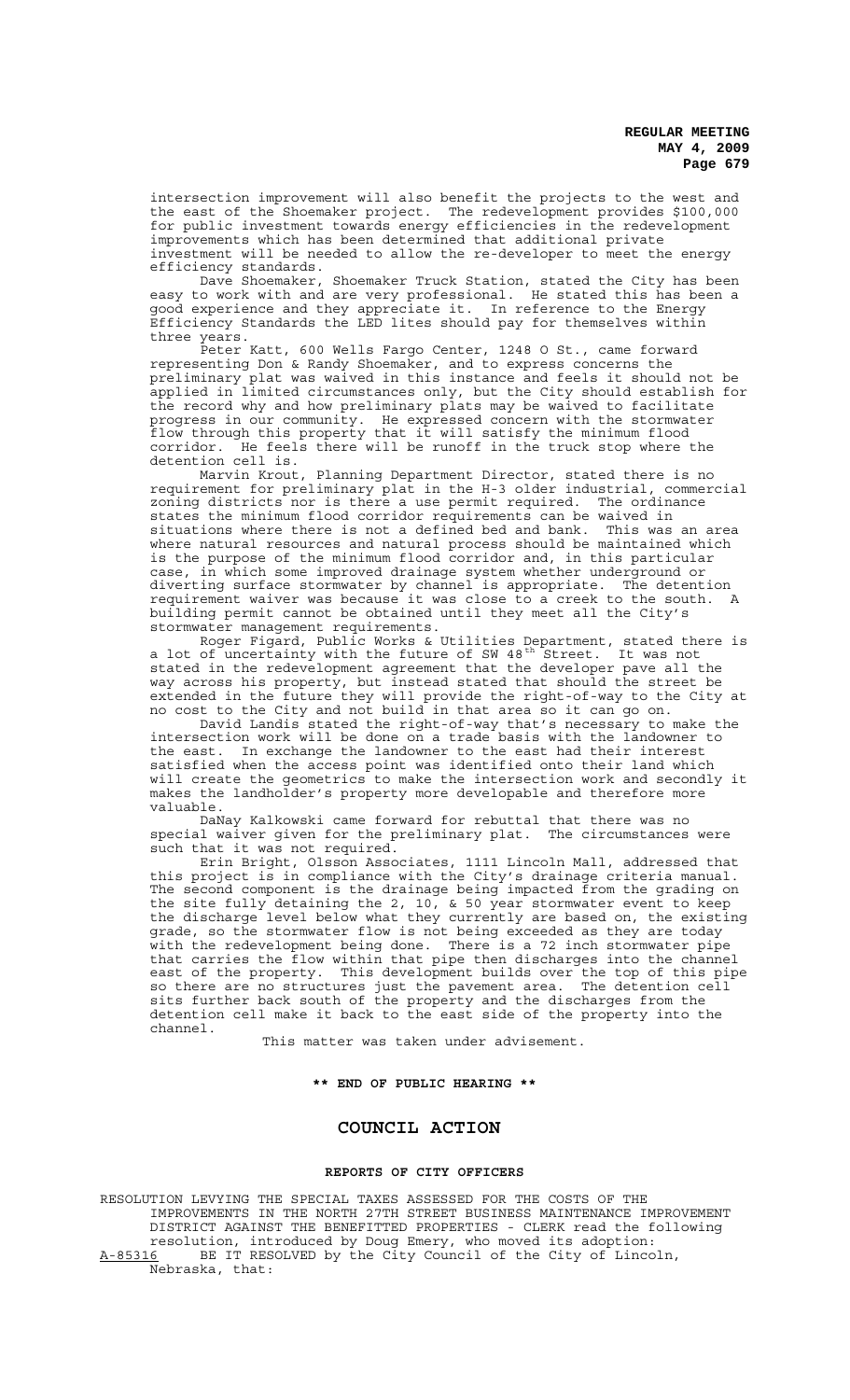The special taxes assessed April 13, 2009, to pay the costs of the improvements in the North 27<sup>th</sup> Street Maintenance Business Improvement District are hereby levied and shall bear interest at 14% and that the period of time in which the assessments are to be paid shall be one (1) year.

Introduced by Doug Emery Seconded by Svoboda & carried by the following vote: AYES: Camp, Cook, Emery Eschliman, Marvin, Spatz, Svoboda; NAYS: None.

RESOLUTION LEVYING THE SPECIAL TAXES ASSESSED FOR THE COSTS OF THE IMPROVEMENTS IN THE UNIVERSITY PLACE BUSINESS MAINTENANCE IMPROVEMENT DISTRICT AGAINST THE BENEFITTED PROPERTIES - CLERK read the following resolution, introduced by Doug Emery, who moved its adoption: A-85317 BE IT RESOLVED by the City Council of the City of Lincoln,

Nebraska, that: The special taxes assessed April 13, 2009, to pay the costs of the improvements in the University Place Business Maintenance Improvement District are hereby levied and shall bear interest at 14% and that the period of time in which the assessments are to be paid shall be one (1) year.

Introduced by Doug Emery Seconded by Svoboda & carried by the following vote: AYES: Camp, Cook, Emery Eschliman, Marvin, Spatz, Svoboda; NAYS: None.

- CLERK'S LETTER AND MAYOR'S APPROVAL OF ORDINANCES AND RESOLUTIONS PASSED BY COUNCIL ON APRIL 20, 2009 - CLERK presented said report which was placed on file in the Office of the City Clerk.
- CLERK'S LETTER AND MAYOR'S APPROVAL OF ORDINANCES AND RESOLUTIONS PASSED BY COUNCIL ON APRIL 27, 2009 - CLERK presented said report which was placed on file in the Office of the City Clerk.
- REPORT FROM CITY TREASURER OF CASH ON HAND AT THE CLOSE OF BUSINESS MARCH 31, 2009 - CLERK presented said report which was placed on file in the Office of the City Clerk. **(5-21)**

#### **PETITIONS & COMMUNICATIONS**

INFORMAL REQUEST FROM M.E. "BUS" WHITEHEAD OF WHITEHEAD OIL COMPANY FOR CREATION OF A WATER AND SEWER DISTRICT AT 84 $^{\text{TH}}$  AND CORNHUSKER HIGHWAY -CLERK presented said petition which was referred to the Public Works & Utilities Department.

#### **MISCELLANEOUS REFERRALS - NONE**

#### **LIQUOR RESOLUTIONS**

APPLICATION OF BOX AWESOME LLC DBA BOX AWESOME'S BOURBON THEATRE FOR A CLASS C LIQUOR LICENSE AT 1415 O STREET - CLERK read the following resolution, introduced by Jon Camp, who moved its adoption for approval: A-85318 BE IT RESOLVED by the City Council of the City of Lincoln,  $A-85318$  BE<br>Nebraska:

That after hearing duly had as required by law, consideration of the facts of this application, the Nebraska Liquor Control Act, and the pertinent City ordinances, the City Council recommends that the application of Box Awesome LLC dba Box Awesome's Bourbon Theatre for a Class "C" liquor license at 1415 O Street, Lincoln, Nebraska, for the license period ending October 31, 2009, be approved with the condition that the premise complies in every respect with all city and state regulations. The City Clerk is directed to transmit a copy of this resolution to the Nebraska Liquor Control Commission.

Introduced by Jon Camp Seconded by Svoboda & carried by the following vote: AYES: Camp, Cook, Emery Eschliman, Marvin, Spatz, Svoboda; NAYS: None.

MANAGER APPLICATION OF JEREMIAH MOORE FOR BOX AWESOME LLC DBA BOX AWESOME'S BOURBON THEATRE AT 1415 O STREET - CLERK read the following resolution, introduced by Jon Camp, who moved its adoption for approval:

A-85319 WHEREAS, Box Awesome LLC dba Box Awesome's Bourbon Theatre located at 1415 O Street, Lincoln, Nebraska has been approved for a Retail Class "C" liquor license, and now requests that Jeremiah Moore be named manager;

WHEREAS, Jeremiah Moore appears to be a fit and proper person to manage said business.

NOW, THEREFORE, BE IT RESOLVED by the City Council of the City of Lincoln, Nebraska: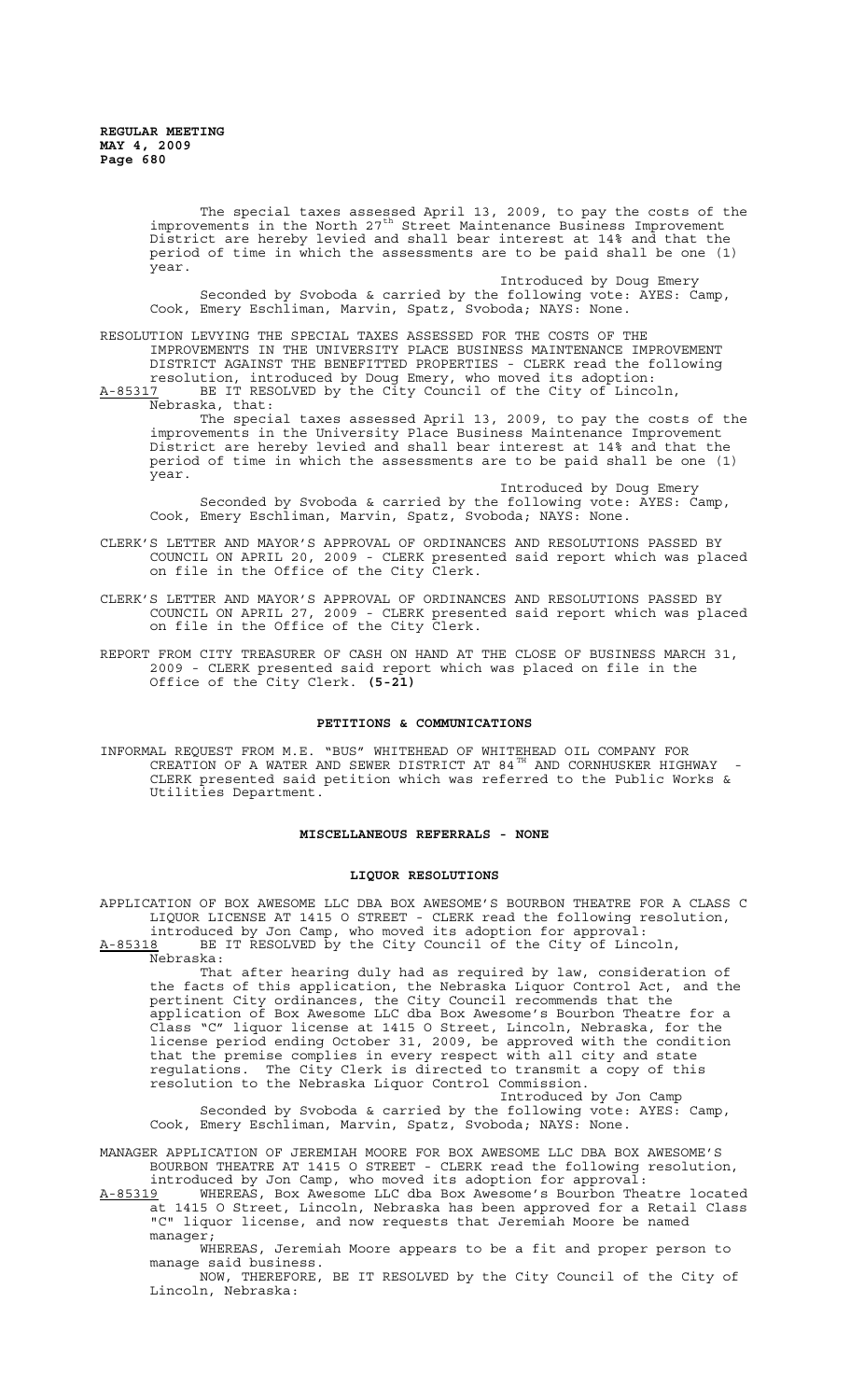That after hearing duly had as required by law, consideration of the facts of this application, the Nebraska Liquor Control Act, and the pertinent City ordinances, the City Council recommends that Jeremiah Moore be approved as manager of this business for said licensee. The City Clerk is directed to transmit a copy of this resolution to the Nebraska Liquor Control Commission.

Introduced by Jon Camp Seconded by Svoboda & carried by the following vote: AYES: Camp, Cook, Emery Eschliman, Marvin, Spatz, Svoboda; NAYS: None.

APPLICATION OF ANDREW L. HUBKA DBA WOODEES FOR A CLASS C LIQUOR LICENSE AT 2001 WEST O STREET - CLERK read the following resolution, introduced by Jon Camp, who moved its adoption for approval:

A-85320 BE IT RESOLVED by the City Council of the City of Lincoln, Nebraska:

That after hearing duly had as required by law, consideration of the facts of this application, the Nebraska Liquor Control Act, and the pertinent City ordinances, the City Council recommends that the application of Andrew L. Hubka dba Woodees for a Class "C" liquor license at 2001 West O Street, Lincoln, Nebraska, for the license period ending October 31, 2009, be approved with the condition that:

1. Applicant must successfully complete the responsible beverage server training course required by Section 5.04.035 of the Lincoln Municipal Code within 30 days of approval of this resolution. 2. The premise must comply in every respect with all city and state regulations.

The City Clerk is directed to transmit a copy of this resolution to the Nebraska Liquor Control Commission.

Introduced Jon Camp Seconded by Svoboda & carried by the following vote: AYES: Camp, Cook, Emery Eschliman, Marvin, Spatz, Svoboda; NAYS: None.

APPLICATION OF PATRICIA SANCHEZ DBA LAS HERRADURAS FOR A CLASS C LIQUOR LICENSE AT 100 NORTH 1ST STREET, SUITES 3 AND 4 - CLERK read the following resolution, introduced by Jon Camp, who moved its adoption for

approval:<br>A-85321 BE BE IT RESOLVED by the City Council of the City of Lincoln, Nebraska:

That after hearing duly had as required by law, consideration of the facts of this application, the Nebraska Liquor Control Act, and the pertinent City ordinances, the City Council recommends that the application of Patricia Sanchez dba Las Herraduras for a Class "C" liquor license at 100 North 1st Street, Suites 3 and 4, Lincoln, Nebraska, for the license period ending October 31, 2009, be approved

with the conditions that:<br>1. The applican The applicant obtains a valid special permit, including the parking requirements.

The premise must comply in every respect with all city and state regulations.

The City Clerk is directed to transmit a copy of this resolution to the Nebraska Liquor Control Commission.

Introduced by Jon Camp Seconded by Svoboda & carried by the following vote: AYES: Camp, Cook, Emery, Eschliman, Marvin, Spatz, Svoboda; NAYS: None.

APPLICATION OF WIYUAL RUACH DBA JOHNNY DISCO FOR A CLASS I LIQUOR LICENSE AT 5800 CORNHUSKER HIGHWAY, BLDG. 1, SUITES 10 AND 11 - CLERK read the following resolution, introduced by Jon Camp, who moved its adoption for

approval:<br>A-<u>85322</u> BE BE IT RESOLVED by the City Council of the City of Lincoln, Nebraska:

That after hearing duly had as required by law, consideration of the facts of this application, the Nebraska Liquor Control Act, and the pertinent City ordinances, the City Council recommends that the application of Wiyual Ruach dba Johnny Disco for a Class "I" liquor license at 5800 Cornhusker Highway, Bldg. 1, Suites 10 and 11, Lincoln, Nebraska, for the license period ending April 30, 2010, be approved with the conditions that the premise complies in every respect with all city and state regulations.

The City Clerk is directed to transmit a copy of this resolution to the Nebraska Liquor Control Commission.

Introduced by Jon Camp Seconded by Svoboda & carried by the following vote: AYES: Camp, Cook, Emery, Eschliman, Marvin, Spatz, Svoboda; NAYS: None.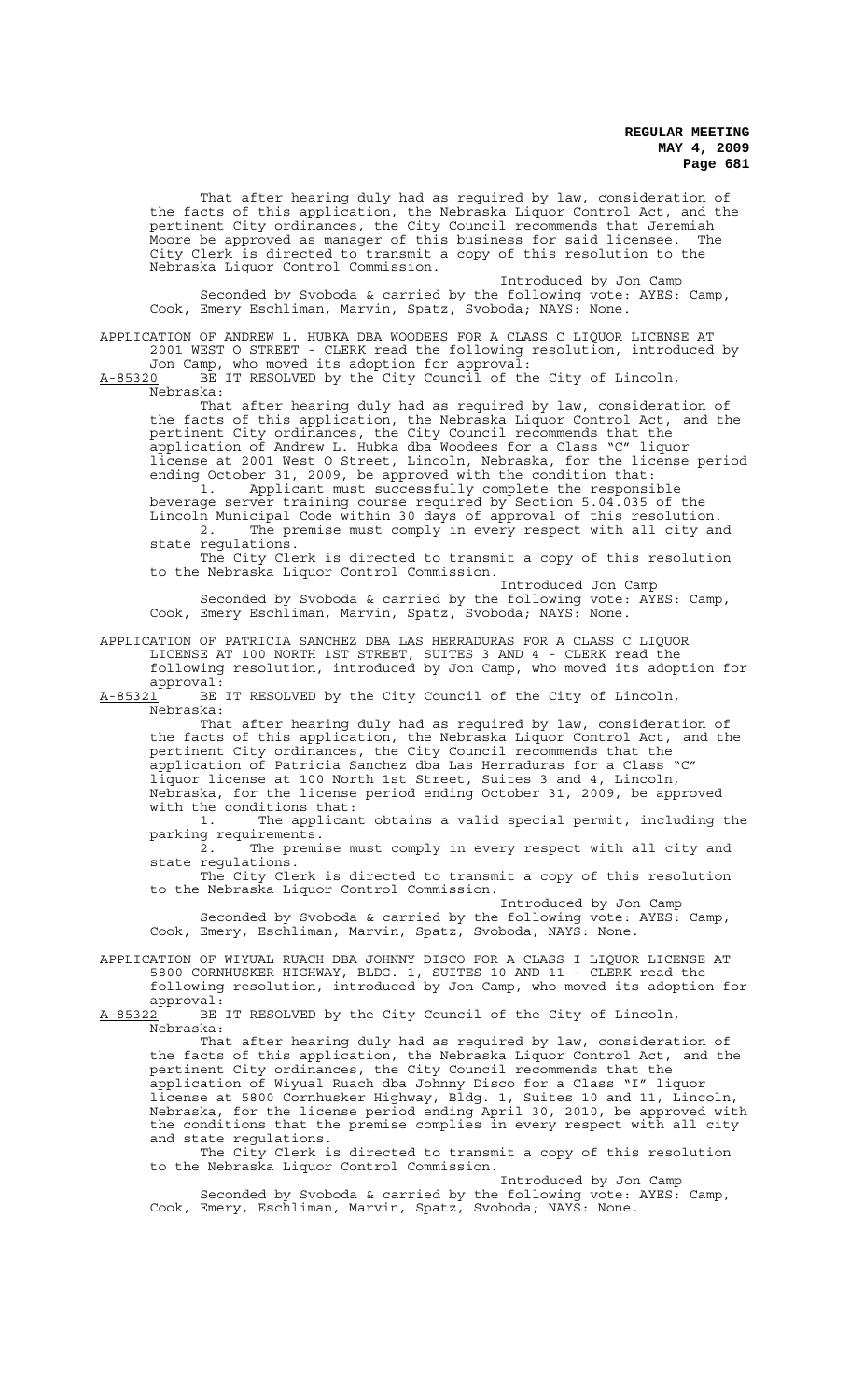#### **ORDINANCES - 2ND READING & RELATED RESOLUTIONS (as required)**

- APPROVING THE LEASE AGREEMENT BETWEEN THE CITY AND DITTMER & DITTMER OF CRETE FOR THE LEASE OF OFFICE SPACE BY THE LINCOLN AREA AGENCY ON AGING FOR ITS LINCOLN INFORMATION FOR THE ELDERLY (LIFE) PROGRAM AT 1005 E. HIGHWAY 33, SUITE 6, CRETE, NE 68333 FOR A TERM OF MAY 1, 2009 THROUGH MAY 31, 2010 - CLERK read an ordinance, introduced by Jonathan Cook, accepting and approving a Lease Agreement between the City of Lincoln and Dittmer & Dittmer of Crete for the lease of office space by the Lincoln Area Agency on Aging for its Lincoln Information For the Elderly (LIFE) Program located at 1005 E. Highway 33, Suite 6, Crete, NE 68333, for a term of May 1, 2009 through May 31, 2010, the second time.
- APPROVING THE LEASE AGREEMENT BETWEEN THE CITY AND ERIK ALM, WAHOO FOR THE LEASE OF OFFICE SPACE BY THE LINCOLN AREA AGENCY ON AGING FOR ITS LINCOLN INFORMATION FOR THE ELDERLY (LIFE) PROGRAM AT 1325 N. CHESTNUT ST., WAHOO, NE 68066 FOR A TERM OF JULY 1, 2009 THROUGH JUNE 30, 2010 - CLERK read an ordinance, introduced by Jonathan Cook, accepting and approving a Lease Agreement between the City of Lincoln and Erik Alm for the lease of office space by the Lincoln Area Agency on Aging for its Lincoln Information For the Elderly (LIFE) Program located at 1325 N. Chestnut Street, Wahoo, NE 68066, for a term of July 1, 2009 through June 30, 2010, the second time.
- APPROVING THE LEASE AGREEMENT BETWEEN THE CITY AND SCOTT AND CINDY JENSEN FOR THE LEASE OF OFFICE SPACE BY THE LINCOLN AREA AGENCY ON AGING FOR ITS LINCOLN INFORMATION FOR THE ELDERLY (LIFE) PROGRAM AT 320 N. STATE STREET, OSCEOLA, NE 68651 FOR A TERM OF JUNE 1, 2009 THROUGH MAY 31, 2010 - CLERK read an ordinance, introduced by Jonathan Cook, accepting and approving a Lease Agreement between the City of Lincoln and Scott and Cindy Jensen for the lease of office space by the Lincoln Area Agency on Aging for its Lincoln Information For the Elderly (LIFE) Program located at 320 N. State Street, Osceola, NE 68651, for a term of June 1, 2009, the second time.
- APPROVING THE LEASE AGREEMENT BETWEEN THE CITY AND MUELLER/BIGERT RENTALS FOR THE LEASE OF OFFICE SPACE BY THE LINCOLN AREA AGENCY ON AGING FOR ITS LINCOLN INFORMATION FOR THE ELDERLY (LIFE) PROGRAM AT 137 N. 8TH STREET, GENEVA, NE 68361 FOR A TERM OF JULY 1, 2009 THROUGH JUNE 30, 2010 August 1, 2009 through June 30, 2010 - CLERK read an ordinance, introduced by Jonathan Cook, accepting and approving a Lease Agreement between the City of Lincoln and Mueller/Bigert Rentals for the lease of office space by the Lincoln Area Agency on Aging for its Lincoln Information For the Elderly (LIFE) Program located at 137 N. 8<sup>th</sup> Street, Geneva, NE 68361, for a term of July 1, 2009 through June 30, 2010, the second time.
- AMENDING SECTION 1 OF ORDINANCE NO. 19208, PASSED BY THE CITY COUNCIL ON MARCH 2, 2009, TO INCLUDE LOT 77 I.T., SECTION 3, TOWNSHIP 10 NORTH, RANGE 7 EAST OF THE 6TH P.M., IN THE ANNEXATION OF LAND GENERALLY LOCATED AT NORTH 84TH STREET AND CORNHUSKER HIGHWAY - CLERK read an ordinance, introduced by Jonathan Cook, amending Ordinance 19208 passed by the City Council of the City of Lincoln, Nebraska on March 2, 2009, to correct the legal description for the annexation of land generally located at North  $\breve{8}4^\text{th}$  Street and Cornhusker Highway to correspond with the map amendment (Attachment "A") showing the land to be annexed by including that portion of Lot 77 I.T. outside of the city limits located in Section 3, Township 10 North, Range 7 East of the 6<sup>th</sup> P.M., the second time.
- AMENDING SECTION 1 OF ORDINANCE NO. 19212, PASSED BY THE CITY COUNCIL ON MARCH 2, 2009, ANNEXING THAT PORTION OF LOT 23 I.T. LOCATED IN SECTION 17, TOWNSHIP 10 NORTH, RANGE 6 EAST OF THE 6TH P.M., LANCASTER COUNTY, NEBRASKA (GENERALLY LOCATED AT N.W. 39TH STREET AND W. ADAMS STREET) TO INCLUDE THAT PORTION OF SAID LOT 23 I.T. LOCATED IN SECTION 18, TOWNSHIP 10 NORTH, RANGE 6 EAST OF THE 6TH P.M. - CLERK read an ordinance, introduced by Jonathan Cook, amending Ordinance 19212 passed by the City Council of the City of Lincoln, Nebraska on March 2, 2009, to correct the legal description of Lot 23 I.T. for the annexation of the land generally located at N.W. 39<sup>th</sup> Street and West Adams Street to correspond with the map amendment (Attachment "A") showing the land to be annexed by including that portion of Lot 23 I.T. located in Section 18, Township 10 North, Range 6 East of the  $6^{th}$  P.M., the second time.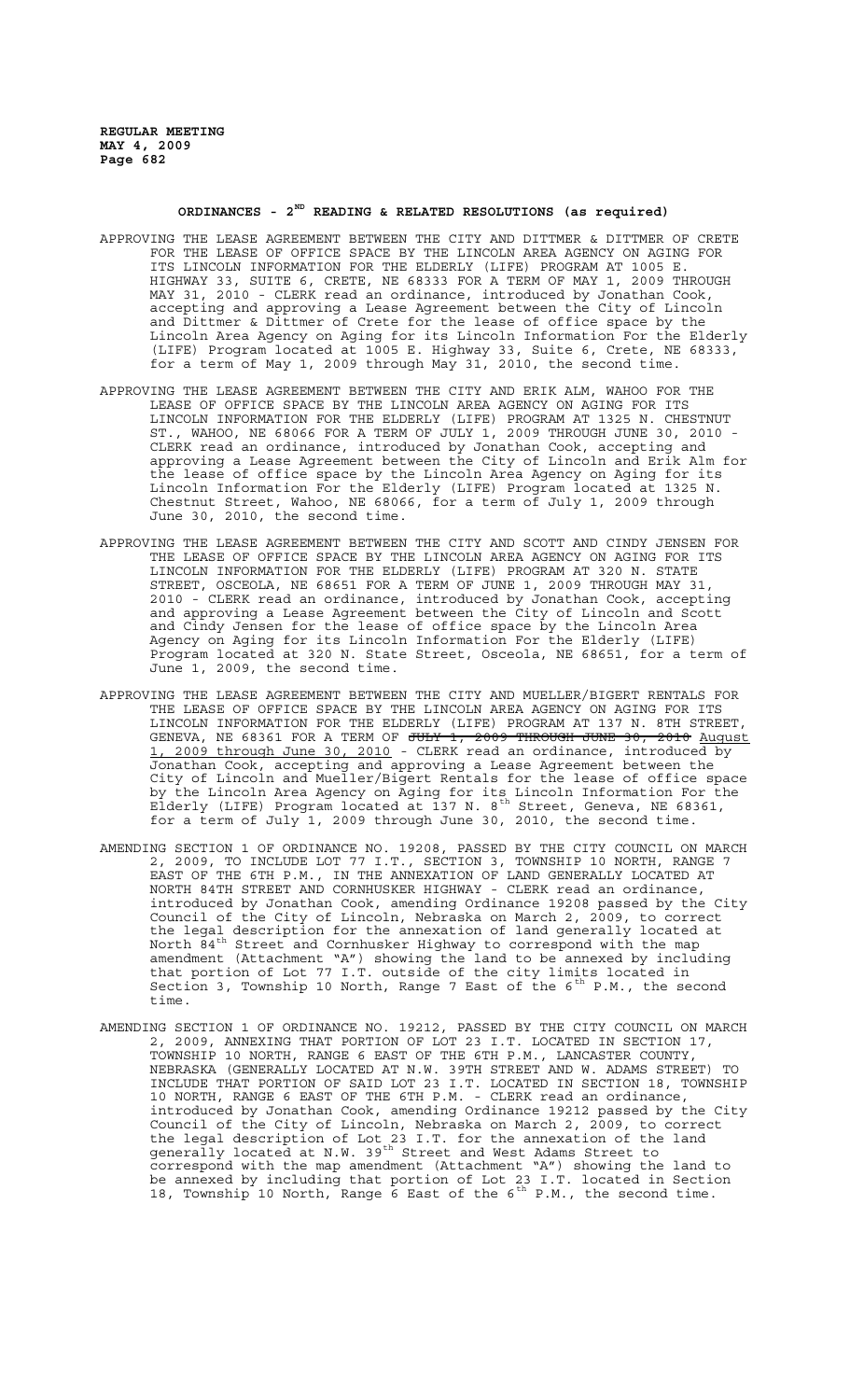### **PUBLIC HEARING RESOLUTIONS**

- APPROVING THE MEMORANDUM OF AGREEMENT REGARDING FUNDING, RENOVATION, AND OPERATION OF HAZEL ABEL PARK BETWEEN THE CITY, LINCOLN PARKS FOUNDATION AND ABEL FOUNDATION FOR FUNDING A MAJOR RENOVATION AND ESTABLISHMENT OF AN ENDOWMENT FUND FOR HAZEL ABEL PARK LOCATED AT SOUTH 18TH AND E STREETS - PRIOR to reading:<br>MARVIN Moved to continue Pub
- Moved to continue Public Hearing & Action on  $5/18/09$ . Seconded by Camp & carried by the following vote: AYES: Camp, Cook, Emery, Eschliman, Marvin, Spatz, Svoboda; Nays: None.
- COMP. PLAN CONFORMITY 09004 APPROVING AND ADOPTING PROPOSED AMENDMENTS TO THE LINCOLN CENTER REDEVELOPMENT PLAN BY AMENDING AN EXISTING PROJECT KNOWN AS THE LINCOLN MALL REDEVELOPMENT PROJECT ON PROPERTY GENERALLY LOCATED BETWEEN 10TH AND 14TH STREETS - CLERK read the following
- resolution, introduced by Jonathan Cook, who moved its adoption:<br>A-85323 WHEREAS, the City Council on October 22, 1984, adopted Res A-85323 WHEREAS, the City Council on October 22, 1984, adopted Resolution No. A-69713 finding an area generally bounded by "R" Street, 17th Street, "S" Street, and 7th Street to be blighted, and on October 19, 1987, adopted Resolution No. A-71701 finding said area to be blighted and substandard as defined in the Nebraska Community Development Law (Neb. Rev. Stat. § 18-2101, et seq. as amended) and in need of redevelopment; and

WHEREAS, The City Council has previously adopted the Lincoln Center Redevelopment Plan and amendments thereto (hereinafter the "Lincoln Center Redevelopment Plan" or "Plan") including plans for various redevelopment projects within said blighted and substandard area in accordance with the requirements and procedures of the Nebraska Community Development Law; and

WHEREAS, the Director of the Urban Development Department has filed with the City Clerk proposed amendments to the Plan (hereinafter the "Amendments") for said blighted and substandard area contained in the document entitled "Lincoln Mall Capitol Environs Redevelopment Project" which is attached hereto, marked as Attachment "A", and made a part hereof by reference; and

WHEREAS, the Director of Urban Development has reviewed said Amendments and has found that if adopted the Amendments and the Plan meet the conditions set forth in Neb. Rev. Stat. § 18-2113 (2006 Cum. Supp.); and

WHEREAS, said proposed Amendments to the Lincoln Center Redevelopment Plan for the Lincoln Mall Capitol Environs Redevelopment Project have been submitted to the Lincoln-Lancaster County Planning Commission for review and recommendations; and

WHEREAS, on March 27, 2009 notice of public hearing was mailed, postage prepaid, to the president or chairperson of the governing body of each county, school district, community college, educational service unit, and natural resource district in which the real property subject to such plan is located and whose property tax receipts would be directly affected and to all registered neighborhood associations located in whole or in part within one mile radius of the area to be redeveloped setting forth the time, date, place, and purpose, of the public hearing to be held on April 8, 2009 before the Lincoln City - Lancaster County Planning Commission regarding the proposed Amendments, a copy of said notice and list of said governing bodies and registered neighborhood associations having been attached hereto as Attachment "B" and "C" respectively; and

WHEREAS, the Lincoln City - Lancaster County Planning Commission on April 8, 2009 held a public hearing relating to the proposed Amendments to the Lincoln Center Redevelopment Plan and found the Amendments to be in conformance with the Comprehensive Plan and recommended approval thereof; and

WHEREAS, on April 17, 2009 a notice of public hearing was mailed postage prepaid to the foregoing registered neighborhood associations setting forth the time, date, place, and purpose of the public hearing before the City Council to be held on May 4, 2009, regarding the proposed Amendments to the Lincoln Center Redevelopment Plan, a copy of said notice having been attached hereto as Attachment "D"; and

WHEREAS, on April 17, 2009 and April 24, 2009 a Notice of Public Hearing was published in the Lincoln Journal Star newspaper, setting the time, date, place and purpose of the public hearing to be held on May 4, 2009 regarding the proposed Amendments to the Lincoln Center Redevelopment Plan for said blighted and substandard area, a copy of such notice having been attached hereto and marked as Attachment "E"; and

WHEREAS, on May 4, 2009 in the City Council chambers of the County-City Building, 555 South 10th Street, Lincoln, Nebraska, the City Council held a public hearing relating to the proposed Amendments to the Lincoln Center Redevelopment Plan and all interested parties were afforded at such public hearing a reasonable opportunity to express their views respecting said proposed Amendments to the Plan; and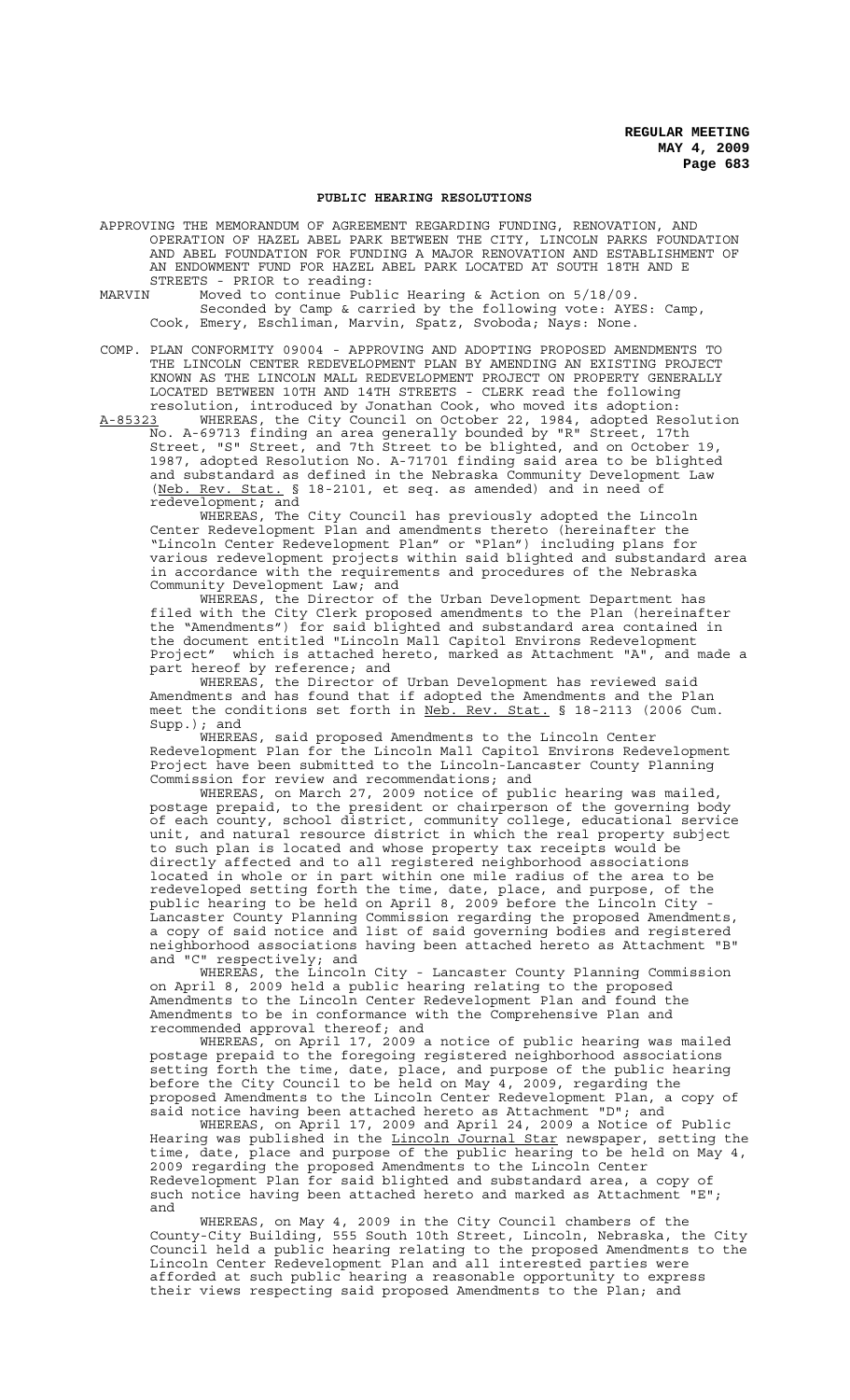WHEREAS, the City Council has duly considered all statements made and materials submitted relating to said proposed modifications to the Plan; and

WHEREAS, the City Council now desires to modify said Plan by expanding the boundaries of an existing project known as the Lincoln Mall Redevelopment Project (generally in the area of the two blocks between H Street and K Street and South 10th Street and South 11th Street) to include property described as the public rights-of-way of Centennial Mall from the south side of K Street to the mid-point of M Street, J Street from the west side of 16th to east side of 17th Streets, Goodhue Boulevard from the north side of H to the south side of G Streets, and 14th, 16th, K and H Streets adjacent to the State Capitol Building, to accommodate the redevelopment of amenities on Lincoln Mall and in the street and public rights-of-way servicing Block 119 and the Capitol Environs District, including sidewalks, utilities, curbs, plantings and landscaping, street furniture, public art, other hardscaping and transit improvements and renaming the project as the "Lincoln Mall Capitol Environs Redevelopment Project."

NOW, THEREFORE, IT IS FOUND AND DETERMINED by the City Council of the City of Lincoln, Nebraska as follows:

1. That the Lincoln Mall Capitol Environs Redevelopment Project is described in sufficient detail and is designed with the general purpose of accomplishing a coordinated, adjusted and harmonious development of the City and its environs which will promote the general health, safety and welfare, sound design and arrangement, the wise and efficient expenditure of public funds, and the prevention of the recurrence of unsanitary or unsafe dwelling accommodations or conditions of blight.

2. That incorporating the Lincoln Mall Capitol Environs Redevelopment Project into the Redevelopment Plan is feasible and in conformity with the general plan for the development of the City of Lincoln as a whole and said Plan is in conformity with the legislative declarations and determinations set forth in the Community Development Law.

3. That the substandard and blighted conditions in the Lincoln Mall Capitol Environs Redevelopment Project Area are beyond remedy and control solely by regulatory process and the exercise of police power and cannot be dealt with effectively by the ordinary operations or private enterprise without the aids provided by the Community Development law, specifically including Tax Increment Financing.

4. That elimination of said substandard and blighted conditions under the authority of the Community Development Law is found to be a public purpose and in the public interest; and

5. That the Lincoln Mall Capitol Environs Redevelopment Project would not be economically feasible without the use of tax-increment financing.

6. That the Lincoln Mall Capitol Environs Redevelopment Project would not occur in the Lincoln Mall Capitol Environs Redevelopment

Project Area without the use of tax-increment financing.<br>7. That the costs and benefits of the redevelop That the costs and benefits of the redevelopment activities, including costs and benefits to other affected political subdivisions, the economy of the community, and the demand for public and private services have been analyzed by the City Council as the governing body for the City of Lincoln and have been found to be in the long-term best interest of the City of Lincoln.

NOW, THEREFORE, BE IT RESOLVED by the City Council of the City of Lincoln, Nebraska:

1. That pursuant to the provisions of the Nebraska Community Development Law and in light of the foregoing findings and determinations, the Amendments to the Lincoln Center Redevelopment Plan attached hereto as Attachment "A", establishing the Lincoln Mall Capitol Environs Redevelopment Project are hereby accepted and approved by the City Council as the governing body for the City of Lincoln.

2. That the Urban Development Director, or his authorized representative, is hereby authorized and directed to take all steps necessary to implement the provisions of said Redevelopment Plan as they relate to the above-described amendments.<br>3. That the Lincoln Mall Capitol

That the Lincoln Mall Capitol Environs Redevelopment Project Area is the Redevelopment Project Area comprising the property to be included in the area subject to the tax increment provision authorized in the Nebraska Community Development Law.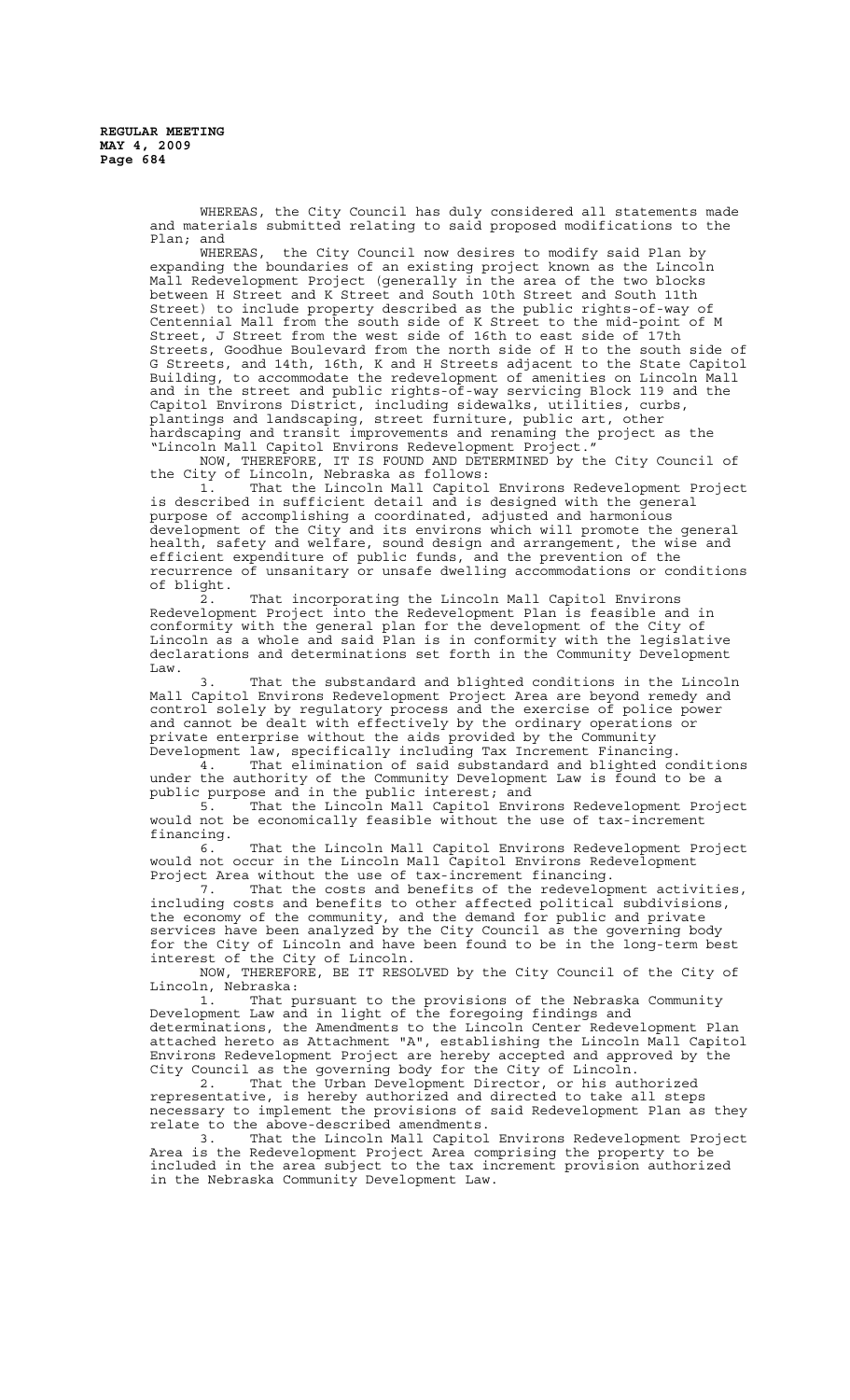4. That the Finance Director is hereby authorized and directed to cause to be drafted and submitted to the City Council any appropriate ordinances and documents for the authorization to provide necessary funds including Community Improvement Financing in accordance with the Community Development Law to finance related necessary and appropriate public acquisitions, improvements and activities set forth in said .<br>Amendments to the Lincoln Center Redevelopment Plan.

Introduced by Jonathan Cook Seconded by Svoboda & carried by the following vote: AYES: Camp, Cook, Emery, Eschliman, Marvin, Spatz, Svoboda; NAYS: None.

DECLARING THE OFFICIAL INTENT OF THE CITY TO REIMBURSE CERTAIN EXPENSES IN CONNECTION WITH THE ACQUISITION AND CONSTRUCTION OF IMPROVEMENTS TO THE CITY'S WATER SUPPLY AND DISTRIBUTION SYSTEM FROM THE PROCEEDS OF THE CITY OF LINCOLN, NEBRASKA WATER REVENUE BONDS - CLERK read the following

resolution, introduced by Jonathan Cook, who moved its adoption:<br>A-85324 A RESOLUTION DECLARING THE OFFICIAL INTENT OF THE CITY OF A-85324 A RESOLUTION DECLARING THE OFFICIAL INTENT OF THE CITY OF LINCOLN, NEBRASKA TO REIMBURSE CERTAIN EXPENSES IN CONNECTION WITH ACQUIRING, CONSTRUCTING, EQUIPPING AND FURNISHING CERTAIN IMPROVEMENTS TO THE CITYS WATER SYSTEM FROM THE PROCEEDS OF THE CITY'S WATER REVENUE BONDS

BE IT RESOLVED by the Council (the **Council**) of the City of Lincoln, Nebraska (the **City**) as follows:

Section 1. Findings.<br>(a) The City

The City has begun acquiring, constructing, equipping and furnishing certain improve-ments (collectively, the **Project**) to the City's water supply and distribution system (collectively, the **System**) in the current fiscal year to provide for the health, safety and welfare of its residents and on and after May 4, 2009, the City anticipates spending funds in the amount of \$10,000,000 to pay the costs of the Project.

(b) The City is authorized, pursuant to the provisions of (1) Sections 15-244, and 18-1803 to 18-1805, inclusive, Reissue Revised Statutes of Nebraska, as amended, and (2) Sections 8 and 44 of Article IX of the City's Home Rule Charter (the **Charter**), to issue and sell its water revenue bonds, payable solely from the revenues derived and to be derived from the operation of the System and the City anticipates issuing such bonds (the **Bonds**) in connection with the Project to finance all or a portion of the costs of the Project.

(c) The City anticipates incurring a portion of the costs of the Project prior to the issuance of the Bonds and desires to preserve its ability to reimburse such costs under the provisions of the Internal Revenue Code of 1986, as amended (the **Code**), and the applicable regulations thereunder (the **Regulations**).

(d) The Code and the Regulations (collectively, the **Tax Law**) require that the City declare its official intent to reimburse any original expenditures (except as set forth in the Tax Law) for costs of the Project with the proceeds of tax-exempt obligations not later than 60 days after the payment of such expenditures. The Tax Law requires that the Bonds be issued and a reimbursement allocation be made from the that the Bonds be issued and a reimbursement allocation be made from the proceeds of the Bonds within 18-months after the later of the date (i) the original expenditure is paid or (ii) the Project is placed in service or abandoned, but in no event more than 3 years after the date the expenditure is paid.

(e) It is necessary, desirable, advisable and in the best interests of the City that it declare its official intent to permit the City to reimburse costs of the Project made by the City from the proceeds of the Bonds in accordance with the requirements of the Tax Law.<br>Section 2.

Declaration of Intent and Related Matters.

(a) In accordance with the provisions of the Tax Law, the Council hereby declares the official intent of the City to reimburse all or part of the costs of the Project through the issuance of the Bonds in connection therewith, the interest on which will be excludable from gross income for federal income tax purposes under Section 103 of the Internal Revenue Code of 1986, as amended. Prior to the issuance of the Bonds, the City is authorized to advance moneys in an amount not to exceed \$10,000,000 for the purposes hereinbefore described.

(b) Except for (i) expenditures to be paid or reimbursed from sources other than the Bonds, (ii) de minimus expenditures defined under Section 1.150-2(f)(1) of the Regulations, and (iii) preliminary expenditures defined under Section 1.150-2(f)(2) of the Regulations, no expenditures made in furtherance of the Project have been paid by the City more than 60 days prior to the adoption of this Resolution.<br>(c) The reasonably expected source of funds to be used to

The reasonably expected source of funds to be used to pay debt service on the Bonds will be the net revenues of the System, which shall be pledged to the payment of the principal of and interest on the Bonds.<br>(d)

The Bonds will be issued in the amount and upon the terms and conditions agreed to between or among the City and the purchaser(s) of the Bonds for the purpose of paying all or a portion of the costs and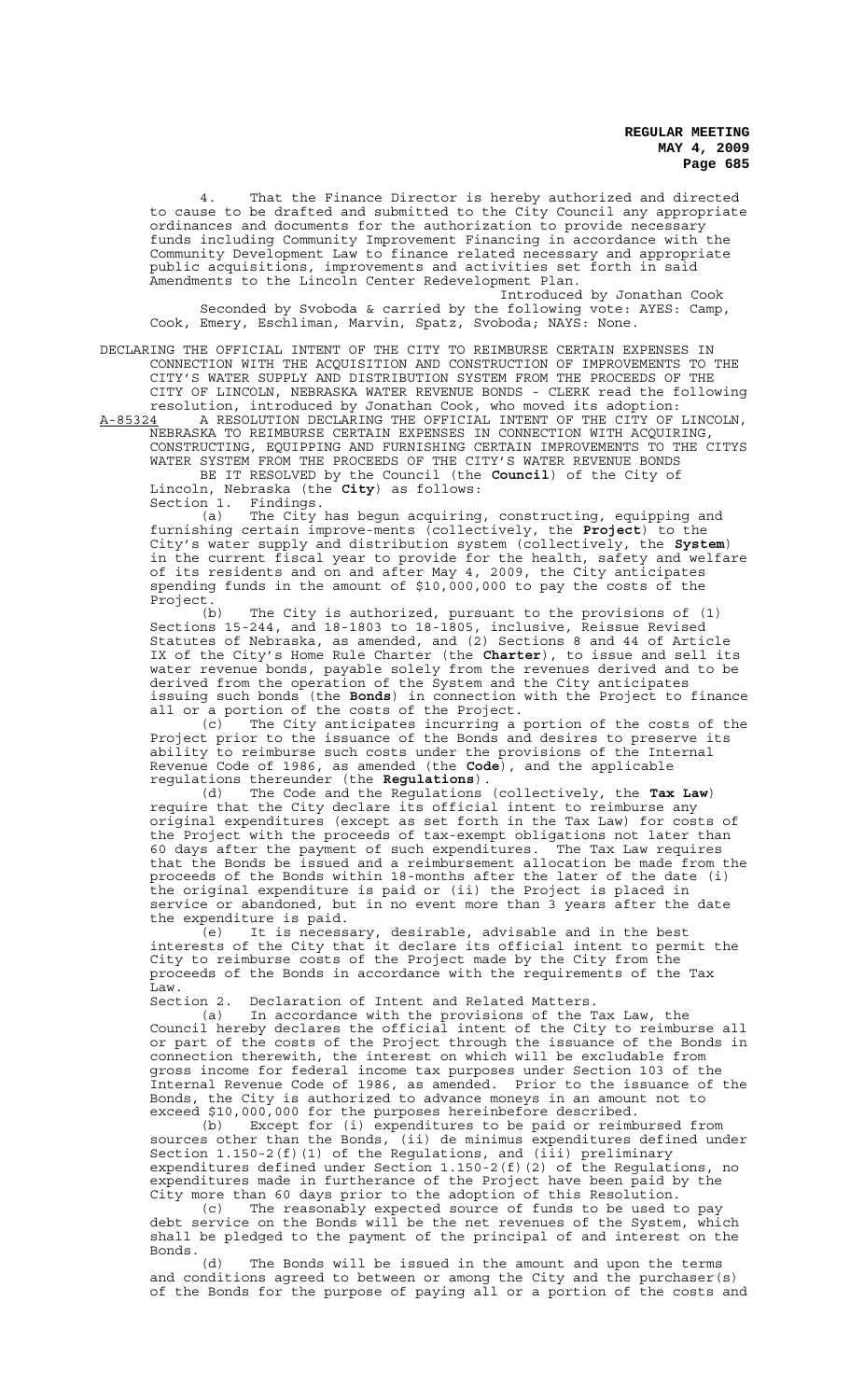expenses incident to the planning, acquisition, construction and financing of the Project, the Bonds to be authorized by the Council at a meeting held for such purpose.

 $\overline{e}$  (e) As of the date of this Resolution, there are no funds of the City reserved, allocated on a long-term basis or otherwise set aside (or reasonably expected to be reserved, allocated on a long-term basis or otherwise set aside) to provide permanent financing for the expenditures related to the Project, other than the contemplated issuance of the Bonds. This Resolution is consistent with the budgetary and financial circumstances of the City as they exist or are reasonably forseeable on the date hereof.

Section 3. Authorizations.

(a) The Finance Director and the City Controller (each an **Authorized Officer**) are hereby authorized to take any further action as such Authorized Officer shall deem necessary or desirable without further action by the Council to carry out the transactions contemplated by this Resolution.

(b) The Authorized Officers be, and each of them hereby is, authorized to execute on behalf of the City and to deliver any and all other instruments and documents including, but not limited to, such certificates or instruments as may be required under the terms of this Resolution necessary to be executed and delivered in connection with this Resolution and the approvals made hereby.

(c) The Authorized Officers shall be responsible for making the reimbursement allocations described in Section 1.150-2 of the Regulations by transferring the appropriate amount of Bonds proceeds to the City accounts used to temporarily finance some or all of the Project. Each allocation must be evidenced by an entry on the official books of the City maintained for the Project and shall specifically identify the original expenditure being reimbursed.

Section 4. Ratification. All acts and deeds heretofore done by any officer, employee or agent of the City, on behalf of the City, to preserve the City's ability to reimburse expenditures made in furtherance of the Project with the proceeds of the Bonds are hereby ratified, confirmed and approved.

Section 5. Effective Dates. This Resolution will be in full force and effect from and after its passage and adoption by the Council and approval by the Mayor.

Section 6. Conflicting Resolutions Repealed. All resolutions of the Council, or parts thereof, in conflict with the provisions of this Resolution are, to the extent of such conflict, hereby repealed.

Introduced by Jonathan Cook Seconded by Svoboda & carried by the following vote: AYES: Camp, Cook, Emery Eschliman, Marvin, Spatz, Svoboda; NAYS: None.

DECLARING THE OFFICIAL INTENT OF THE CITY TO REIMBURSE CERTAIN EXPENSES IN CONNECTION WITH THE ACQUISITION AND CONSTRUCTION OF IMPROVEMENTS TO THE CITY'S WATER SUPPLY AND DISTRIBUTION SYSTEM FROM THE PROCEEDS OF THE CITY OF LINCOLN, NEBRASKA SANITARY SEWER REVENUE BONDS - CLERK read the following resolution, introduced by Jonathan Cook, who moved its adoption:

A-85325 A RESOLUTION DECLARING THE OFFICIAL INTENT OF THE CITY OF LINCOLN, NEBRASKA TO REIMBURSE CERTAIN EXPENSES IN CONNECTION WITH ACQUIRING, CONSTRUCTING, EQUIPPING AND FURNISHING CERTAIN IMPROVEMENTS TO THE CITY'S SANITARY SEWER SYSTEM FROM THE PROCEEDS OF THE CITY'S SANITARY SEWER REVENUE BONDS

BE IT RESOLVED by the Council (the **"Council"**) of the City of Lincoln, Nebraska (the **"City"**) as follows:

Section 1. Findings.

(a) The City has begun acquiring, constructing, equipping and furnishing certain improvements (collectively, the **"Project"**) to the City's Sanitary Sewer collection and treatment system (collectively, the **"System"**) in the current fiscal year to provide for the health, safety and welfare of its residents and on and after May 4, 2009, the City anticipates spending funds in the amount of \$10,000,000 to pay the costs of the Project.

(b) The City is authorized, pursuant to the provisions of (1) Sections 15-244, and 18-1803 to 18-1805, inclusive, Reissue Revised Statutes of Nebraska, as amended, and (2) Sections 8 and 44 of Article IX of the City's Home Rule Charter (the **"Charter"**), to issue and sell its sanitary sewer revenue bonds, payable solely from the revenues derived and to be derived from the operation of the System and the City anticipates issuing such bonds (the **"Bonds"**) in connection with the Project to finance all or a portion of the costs of the Project.<br>(c) The City anticipates incurring a portion of the cost

The City anticipates incurring a portion of the costs of the Project prior to the issuance of the Bonds and desires to preserve its ability to reimburse such costs under the provisions of the Internal Revenue Code of 1986, as amended (the **"Code"**), and the applicable regulations thereunder (the **"Regulations"**).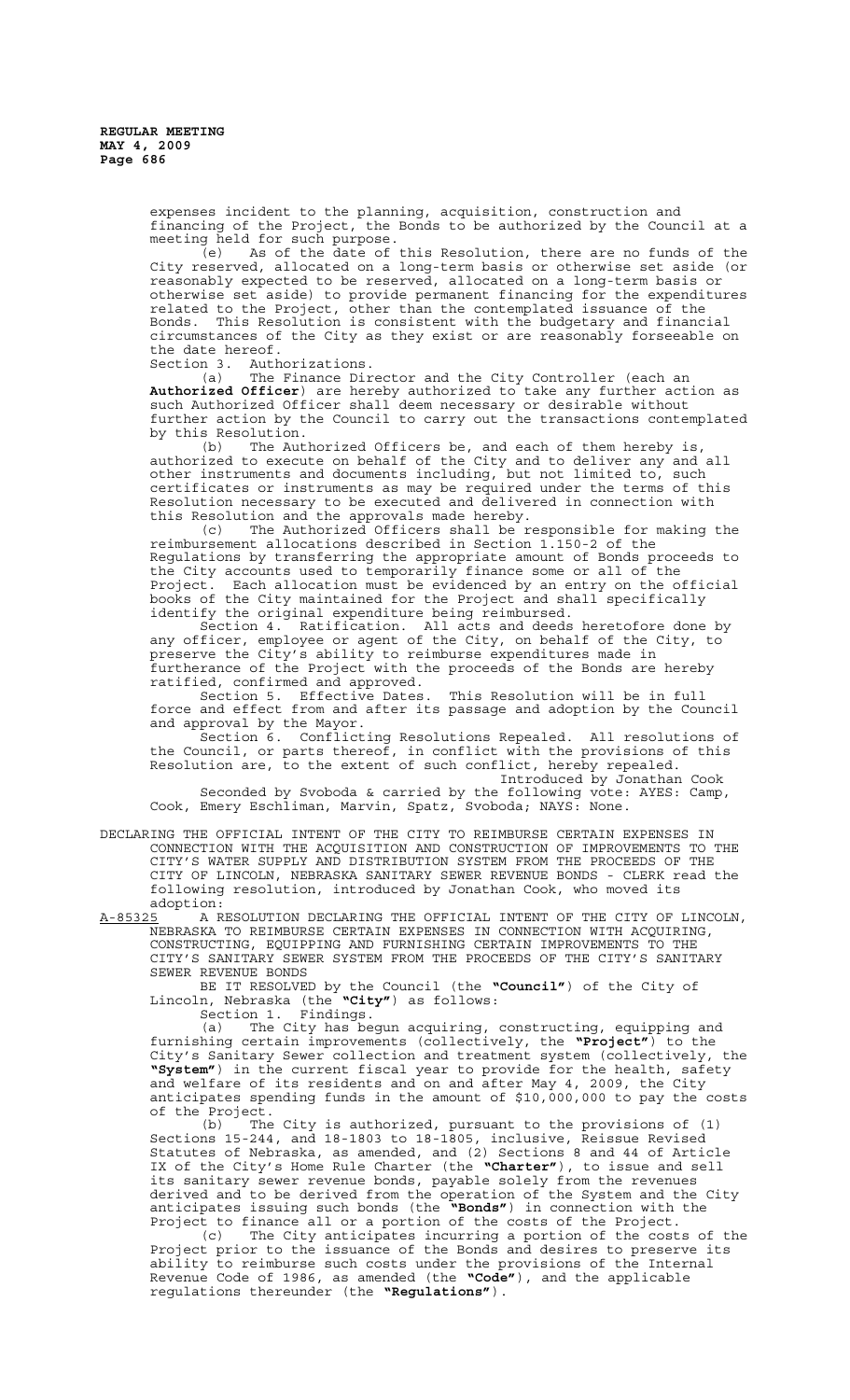(d) The Code and the Regulations (collectively, the **"Tax Law"**) require that the City declare its official intent to reimburse any original expenditures (except as set forth in the Tax Law) for costs of the Project with the proceeds of tax-exempt obligations not later than 60 days after the payment of such expenditures. The Tax Law requires that the Bonds be issued and a reimbursement allocation be made from the proceeds of the Bonds within 18-months after the later of the date (i) the original expenditure is paid or (ii) the Project is placed in service or abandoned, but in no event more than 3 years after the date the expenditure is paid.

(e) It is necessary, desirable, advisable and in the best interests of the City that it declare its official intent to permit the City to reimburse costs of the Project made by the City from the proceeds of the Bonds in accordance with the requirements of the Tax .<br>Law.

Section 2. Declaration of Intent and Related Matters.

(a) In accordance with the provisions of the Tax Law, the Council hereby declares the official intent of the City to reimburse all or part of the costs of the Project through the issuance of the Bonds in connection therewith, the interest on which will be excludable from gross income for federal income tax purposes under Section 103 of the Internal Revenue Code of 1986, as amended. Prior to the issuance of the Bonds, the City is authorized to advance moneys in an amount not to exceed \$10,000,000 for the purposes hereinbefore described.

(b) Except for (i) expenditures to be paid or reimbursed from sources other than the Bonds, (ii) "de minimus expenditures" defined under Section 1.150-2(f)(1) of the Regulations, and (iii) "preliminary expenditures" defined under Section 1.150-2(f)(2) of the Regulations, no expenditures made in furtherance of the Project have been paid by the City more than 60 days prior to the adoption of this Resolution.

(c) The reasonably expected source of funds to be used to pay debt service on the Bonds will be the net revenues of the System, which shall be pledged to the payment of the principal of and interest on the Bonds.<br>(d)

The Bonds will be issued in the amount and upon the terms and conditions agreed to between or among the City and the purchaser(s) of the Bonds for the purpose of paying all or a portion of the costs and expenses incident to the planning, acquisition, construction and financing of the Project, the Bonds to be authorized by the Council at a meeting held for such purpose.

(e) As of the date of this Resolution, there are no funds of the City reserved, allocated on a long-term basis or otherwise set aside (or reasonably expected to be reserved, allocated on a long-term basis or otherwise set aside) to provide permanent financing for the expenditures related to the Project, other than the contemplated issuance of the Bonds. This Resolution is consistent with the budgetary and financial circumstances of the City as they exist or are reasonably forseeable on the date hereof.<br>Section 3.

Authorizations.

(a) The Finance Director and the City Controller (each an **"Authorized Officer"**) are hereby authorized to take any further action as such Authorized Officer shall deem necessary or desirable without further action by the Council to carry out the transactions contemplated by this Resolution.

(b) The Authorized Officers be, and each of them hereby is, authorized to execute on behalf of the City and to deliver any and all other instruments and documents including, but not limited to, such certificates or instruments as may be required under the terms of this Resolution necessary to be executed and delivered in connection with this Resolution and the approvals made hereby.

(c) The Authorized Officers shall be responsible for making the "reimbursement allocations" described in Section 1.150-2 of the Regulations by transferring the appropriate amount of Bonds proceeds to the City accounts used to temporarily finance some or all of the Project. Each allocation must be evidenced by an entry on the official books of the City maintained for the Project and shall specifically identify the original expenditure being reimbursed.

Section 4. Ratification. All acts and deeds heretofore done by any officer, employee or agent of the City, on behalf of the City, to preserve the City's ability to reimburse expenditures made in furtherance of the Project with the proceeds of the Bonds are hereby ratified, confirmed and approved.

Section 5. Effective Dates. This Resolution will be in full force and effect from and after its passage and adoption by the Council and approval by the Mayor.

Section 6. Conflicting Resolutions Repealed. All resolutions of the Council, or parts thereof, in conflict with the provisions of this Resolution are, to the extent of such conflict, hereby repealed. Introduced by Jonathan Cook

Seconded by Svoboda & carried by the following vote: AYES: Camp, Cook, Emery, Eschliman, Marvin, Spatz, Svoboda; NAYS: None.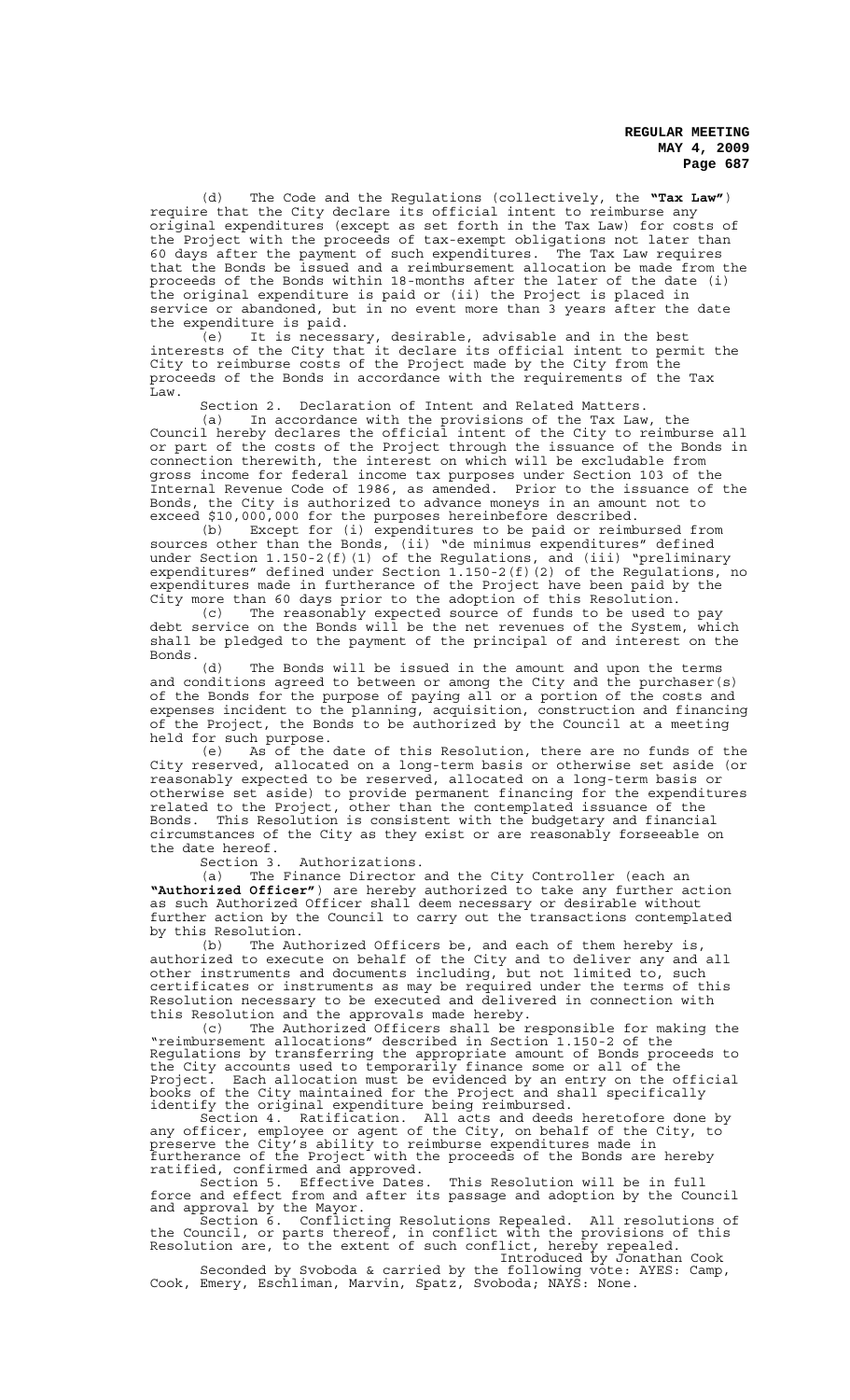APPROVING THE SHOEMAKER TRAVEL PLAZA REDEVELOPMENT AGREEMENT BETWEEN THE CITY AND SHOEMAKERS TRUCK STATION, INC., RELATING TO THE REDEVELOPMENT OF PROPERTY GENERALLY LOCATED AT S.W. 48TH STREET AND WEST O STREET - PRIOR to reading:

CAMP Moved to amend Bill No. 09R-71 to accept the substitute Exhibit "B" attached hereto as a replacement for Exhibit "B" attached to the City of Lincoln Redevelopment Agreement (Shoemaker Travel Plaza Redevelopment Project) in order to clarify that the existing southbound<br>to westbound free right turn lane located at the intersection of NW 48  $^{\rm th}$ and West O Street will not be removed by the construction of the Street Improvements.

Seconded by Cook & carried by the following vote: AYES: Camp, Cook, Emery Eschliman, Marvin, Spatz, Svoboda; NAYS: None. CLERK Read the following resolution, introduced by Jonathan Cook, who

moved its adoption: A-85326 BE IT RESOLVED by the City Council of the City of Lincoln,  $A-85326$  a  $Nebraska:$ 

That the agreement entitled City of Lincoln Redevelopment Agreement (Shoemaker Travel Plaza Redevelopment Project) which is attached hereto, marked as Attachment "A" and made a part hereof by reference, between the City of Lincoln and Shoemaker's Truck Station, Inc., outlining certain conditions and understandings relating to the redevelopment of property generally located at S.W. 48th Street and West O Street by the construction of two new commercial buildings to include restaurants, retail and office space, shower and laundry facilities and a truck service center, is approved.

BE IT FURTHER RESOLVED that the Mayor is authorized to execute the Agreement on behalf of the City.

BE IT FURTHER RESOLVED that the City Clerk is directed to return one fully executed copy of this Agreement to Rick Peo, Chief Assistant City Attorney, for distribution to the parties.

BE IT FURTHER RESOLVED that the City Clerk is directed to record the Redevelopment Agreement or a summary memorandum thereof with the Register of Deeds, filing fees to be paid by the redevelopers.

Introduced by Jonathan Cook Seconded by Svoboda & carried by the following vote: AYES: Camp, Cook, Emery, Eschliman, Marvin, Spatz, Svoboda; NAYS: None.

# **PUBLIC HEARING ORDINANCES - 3RD READING - FOR COUNCIL ACTION**

ANNEXATION 08025 - AMENDING THE LINCOLN CORPORATE LIMITS MAP BY ANNEXING APPROXIMATELY 10 ACRES OF PROPERTY GENERALLY LOCATED SOUTH AND WEST OF THE SOUTHWEST CORNER OF S.W. 48TH STREET AND WEST O STREET. (RELATED ITEMS: 09-47, 09-48)- CLERK read an ordinance, introduced by John Spatz, annexing and including the below described land as part of the City of Lincoln, Nebraska and amending the Corporate Limits Map attached to and made a part of Ordinance No. 18208, to reflect the extension of the corporate limits boundary of the City of Lincoln, Nebraska established and shown thereon, the third time.

SPATZ Moved to pass the ordinance as read. Seconded by Svoboda & carried by the following vote: AYES: Camp, Cook, Emery, Eschliman, Marvin, Spatz, Svoboda; NAYS: None. The ordinance, being numbered **#19238**, is recorded in Ordinance Book #26, Page

CHANGE OF ZONE 08061 - APPLICATION OF SHOEMAKER'S TRUCK STATION, INC. FOR A CHANGE OF ZONE FROM AG AGRICULTURAL DISTRICT TO H-3 HIGHWAY COMMERCIAL DISTRICT ON PROPERTY GENERALLY LOCATED SOUTH AND WEST OF THE SOUTHWEST CORNER OF S.W. 48TH STREET AND WEST O STREET. (RELATED ITEMS: 09-47, 09- 48)- CLERK read an ordinance, introduced by John Spatz, amending the Lincoln Zoning District Maps adopted by reference and made a part of Title 27 of the Lincoln Municipal Code, pursuant to Section 27.05.020 of the Lincoln Municipal Code, by changing the boundaries of the districts established and shown thereon, the third time. SPATZ Moved to pass the ordinance as read.

Seconded by Svoboda & carried by the following vote: AYES: Camp, Cook, Emery, Eschliman, Marvin, Spatz, Svoboda; NAYS: none.

The ordinance, being numbered **#19239**, is recorded in Ordinance Book #26, Page

# **ORDINANCE - 1ST READING & RELATED RESOLUTIONS (AS REQUIRED)**

CREATING SPECIAL ASSESSMENT WATER DISTRICT NO. 1198 FOR THE PURPOSE OF CONSTRUCTING A 12-INCH DIAMETER WATER MAIN OR MAINS IN NORTH 58TH CIRCLE, NORTH OF ARBOR ROAD APPROXIMATELY 600 FEET AND ASSESSING THE COSTS THEREOF AGAINST THE BENEFITTED PROPERTIES - CLERK read an ordinance, introduced by Doug Emery, creating Water District No. 1198, designating the real estate to be benefitted, providing for assessment of the costs of the improvements constructed therein, providing for the acquisition of easements and additional right-of-way, if necessary, and repealing all ordinances or parts of ordinances in conflict herewith, the first time.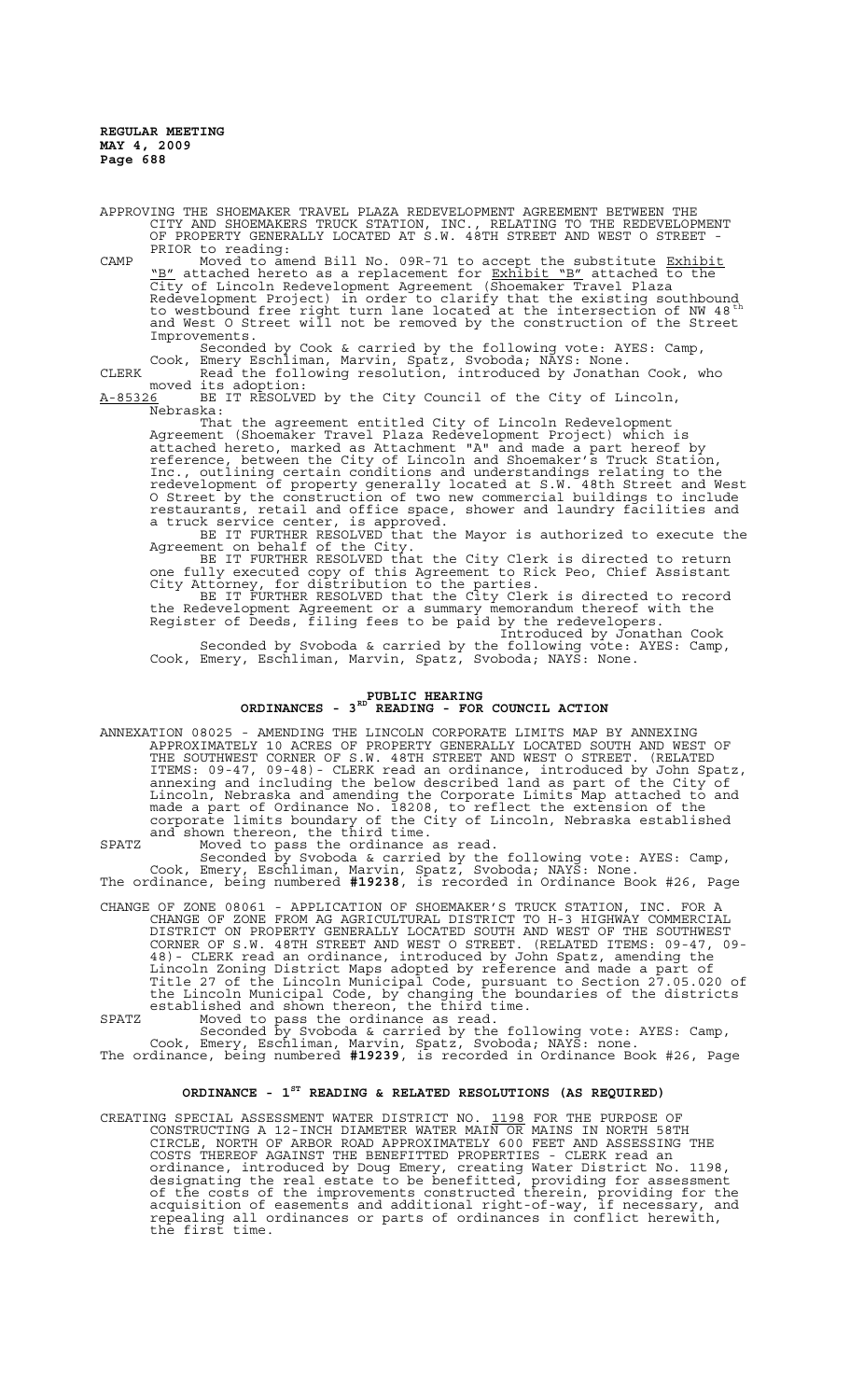- CREATING IMPROVEMENT DISTRICT NO. 184 FOR THE PURPOSE OF ACQUIRING EASEMENTS OR ADDITIONAL RIGHT-OF-WAY NECESSARY FOR THE CONSTRUCTION OF A 12-INCH DIAMETER WATER MAIN OR MAINS IN NORTH 58TH CIRCLE, NORTH OF ARBOR ROAD APPROXIMATELY 600 FEET AND ASSESSING THE COSTS THEREOF AGAINST THE BENEFITTED PROPERTIES - CLERK read an ordinance, introduced by Doug Emery, creating Improvement District No. 184, defining the limits thereof, designating the improvements to be made therein, designating the property to be benefitted, providing for the payment of the cost thereof, providing for the acquisition of title, by purchase or by condemnation proceedings, to the lands and lots necessary for the completion of the improvements therein, and repealing all ordinances and parts of ordinances in conflict herewith, the first time.
- CREATING SPECIAL ASSESSMENT WATER DISTRICT NO. 1199 FOR THE PURPOSE OF CONSTRUCTING A 12-INCH DIAMETER WATER MAIN OR MAINS EAST OF NORTH 58TH CIRCLE, NORTH OF ARBOR ROAD, IN ARBOR ROAD SECOND ADDITION CONDOMINIUM, AND ASSESSING THE COSTS THEREOF AGAINST THE BENEFITTED PROPERTIES - CLERK read an ordinance, introduced by Doug Emery, creating Water District No. 1199, designating the real estate to be benefitted, providing for assessment of the costs of the improvements constructed therein, providing for the acquisition of easements and additional right-of-way, if necessary, and repealing all ordinances or parts of ordinances in conflict herewith, the first time.
- CREATING IMPROVEMENT DISTRICT NO. 185 FOR THE PURPOSE OF ACQUIRING EASEMENTS OR ADDITIONAL RIGHT-OF-WAY NECESSARY FOR THE CONSTRUCTION A 12-INCH DIAMETER WATER MAIN OR MAINS EAST OF NORTH 58TH CIRCLE, NORTH OF ARBOR ROAD, IN ARBOR ROAD SECOND ADDITION CONDOMINIUM, AND ASSESSING THE COSTS THEREOF AGAINST THE BENEFITTED PROPERTIES - CLERK read an ordinance, introduced by Doug Emery, creating Improvement District No. 185, defining the limits thereof, designating the improvements to be made therein, designating the property to be benefitted, providing for the payment of the cost thereof, providing for the acquisition of title, by purchase or by condemnation proceedings, to the lands and lots necessary for the completion of the improvements therein, and repealing all ordinances and parts of ordinances in conflict herewith, the first time.
- CREATING SPECIAL ASSESSMENT WATER DISTRICT NO. 1200 FOR THE PURPOSE OF CONSTRUCTING A 12-INCH DIAMETER WATER MAIN OR MAINS EAST OF NORTH 56TH STREET, BETWEEN SALT CREEK AND ARBOR ROAD, AND ASSESSING THE COSTS THEREOF AGAINST THE BENEFITTED PROPERTIES - CLERK read an ordinance, introduced by Doug Emery, creating Water District No. 1200, designating the real estate to be benefitted, providing for assessment of the costs of the improvements constructed there, providing for the acquisition of easements and additional right-of-way, if necessary, and repealing all ordinances or parts of ordinances in conflict herewith, the first time.
- CREATING IMPROVEMENT DISTRICT NO. 186 FOR THE PURPOSE OF ACQUIRING EASEMENTS OR ADDITIONAL RIGHT-OF-WAY NECESSARY FOR THE CONSTRUCTION A 12-INCH DIAMETER WATER MAIN OR MAINS EAST OF NORTH 56TH STREET, BETWEEN SALT CREEK AND ARBOR ROAD, AND ASSESSING THE COSTS THEREOF AGAINST THE BENEFITTED PROPERTIES - CLERK read an ordinance, introduced by Doug Emery, creating Improvement District No. 186, defining the limits thereof, designating the improvements to be made therein, designating the property to be benefitted, providing for the payment of the cost thereof, providing for the acquisition of title, by purchase or by condemnation proceedings, to the lands and lots necessary for the completion of the improvements therein, and repealing all ordinances and parts of ordinances in conflict herewith, the first time.
- CREATING SPECIAL ASSESSMENT SEWER DISTRICT NO. 1184 FOR THE PURPOSE OF CONSTRUCTING 8-INCH AND 12-INCH DIAMETER SANITARY SEWERS EAST OF NORTH 56TH STREET FROM SALT CREEK TO INTERSTATE 80, AND ASSESSING THE COSTS THEREOF AGAINST THE BENEFITTED PROPERTIES - CLERK read an ordinance, introduced by Doug Emery, creating Sewer District No. 1184, designating the real estate to benefitted, providing for assessment of the costs of the improvements constructed therein, providing for the acquisition of easements and additional right-of-way, if necessary, and repealing all ordinances or parts of ordinances in conflict herewith, the first time.
- CREATING IMPROVEMENT DISTRICT NO. 187 FOR THE PURPOSE OF ACQUIRING EASEMENTS OR ADDITIONAL RIGHT-OF-WAY NECESSARY FOR THE CONSTRUCTION 8-INCH AND 12- INCH DIAMETER SANITARY SEWERS EAST OF NORTH 56TH STREET FROM SALT CREEK TO INTERSTATE 80, AND ASSESSING THE COSTS THEREOF AGAINST THE BENEFITTED PROPERTIES - CLERK read an ordinance, introduced by Doug Emery, creating Improvements Districts No. 187, defining the limits thereof, designating the improvements to be made therein, designating the property to be benefitted, providing for the payment of the cost thereof, providing for the acquisition of title, by purchase or by condemnation proceedings, to the lands and lots necessary for the completion of the improvements therein, and repealing all ordinances and parts of ordinances in conflict herewith, the first time.
- STREET NAME CHANGE 09002 RENAMING COUNTRYVIEW LANE, LOCATED SOUTH OF YANKEE HILL ROAD AND WEST OF SOUTH 70TH STREET IN COUNTRYLANE 1ST ADDITION, AS COUNTRYVIEW ROAD - CLERK read an ordinance, introduced by Doug Emery, changing the name of "Countryview Lane" located south of Yankee Hill<br>Road and west of &0th Street in Countrylane 1<sup>st</sup> Addition to "Countryview Road", as recommended by the Street Name Committee, the first time.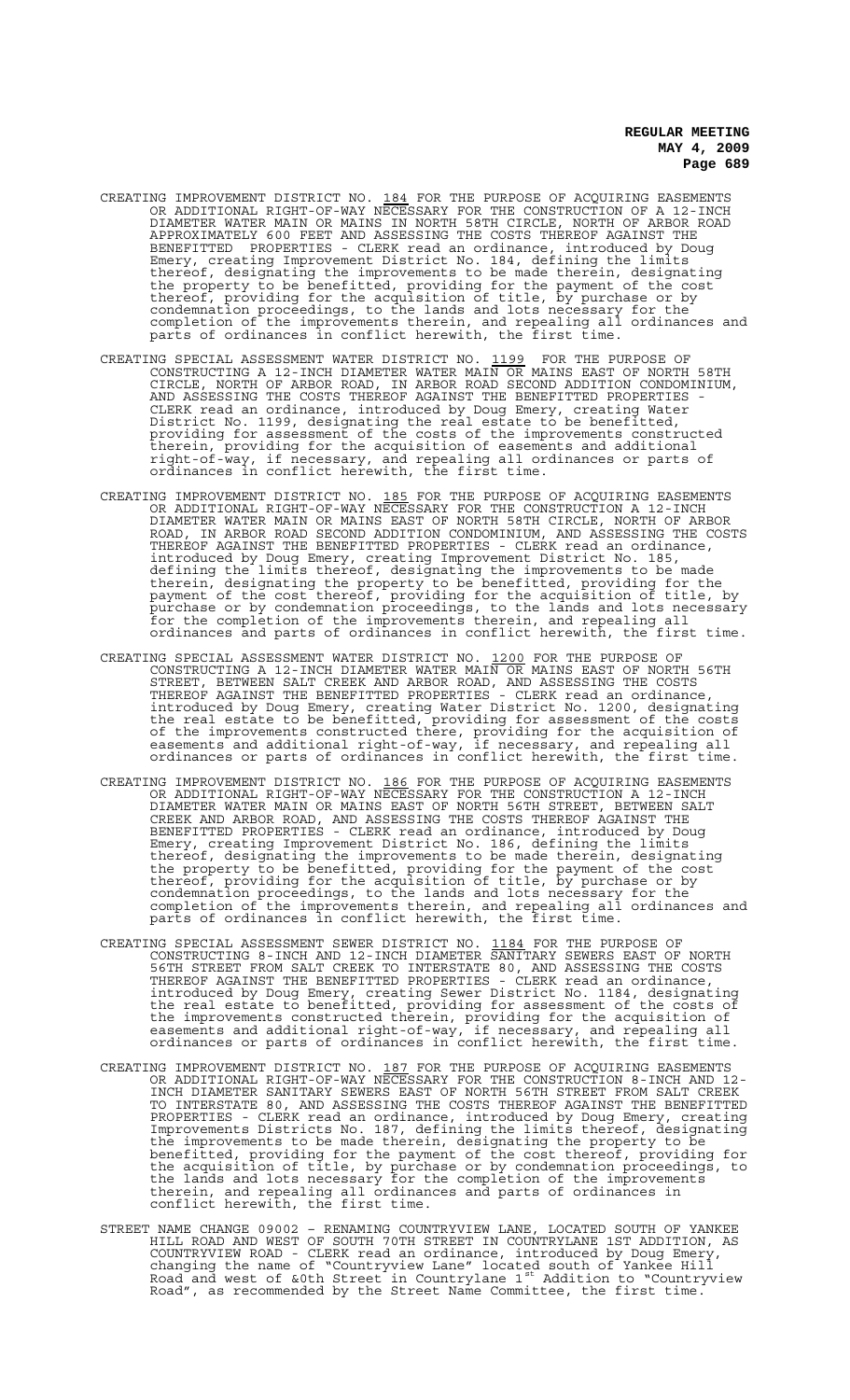- AUTHORIZING THE ISSUANCE OF TAX ALLOCATION BONDS WITH A TOTAL NOT TO EXCEED \$950,000.00 FOR THE CITY OF LINCOLN, SHOEMAKER'S TRAVEL PLAZA REDEVELOPMENT PROJECT - CLERK read an ordinance, introduced by Robin Eschliman, amending Section 4.20.010 of the Lincoln Municipal Code relating to the Board of Directors of the Library Board of the City of Lincoln to amend the term of said directors; repealing Section 4.20.010 of the Lincoln Municipal Code as hitherto existing, the first time.
- AMENDING ORDINANCE NO. 19151 WHICH AUTHORIZED AND PROVIDED FOR THE ISSUANCE OF A PEROT SYSTEM REDEVELOPMENT PROJECT TAX ALLOCATION BOND, SERIES 2009, IN A TOTAL PRINCIPAL AMOUNT NOT TO EXCEED \$3,750,000.00 - CLERK read an ordinance, introduced by Doug Emery, authorizing and providing for the issuance of a City of Lincoln, Nebraska Tax Allocation Bond, Series 2009, in a principal amount not to exceed \$950,000 for the purpose of (1) paying the costs of acquiring, purchasing, constructing, reconstructing, improving, extending, rehabilitating, installing, equipping, furnishing and completing certain public improvements within the City's Shoemaker Travel Plaza Redevelopment Project area, including acquiring any real estate and/or interests in real estate in connection therewith, and (2) paying the costs of issuance thereof; prescribing the form and certain details of the Bond; pledging certain tax revenue and other revenue to the payment of the principal of and interest on the Bond as the same become due; limiting payment of the Bonds to such tax revenues; creating and establishing funds and accounts; delegating, authorizing, and directing the Finance Director to exercise his independent discretion and judgment in determining and finalizing certain terms and provisions of the Bond not specified herein; taking other actions and making other covenants and agreements in connection with the foregoing, and related matter, the first time.
- AMENDING SECTION 4.20.010 OF THE LINCOLN MUNICIPAL CODE RELATING TO THE BOARD OF DIRECTORS OF THE LIBRARY BOARD OF THE CITY OF LINCOLN TO AMEND THE TERM OF SAID DIRECTORS; AND REPEALING SECTION 4.20.010 OF THE LINCOLN MUNICIPAL CODE AS HITHERTO EXISTING - CLERK read an ordinance, introduced by Doug Emery, amending Ordinance No. 19151 to provide for the sale of the Bonds by a negotiated sale, a public sale or a private placement; to repeal certain provisions of Ordinance No. 19151, in connection therewith; taking other action in connection with the foregoing; and related matters, the first time.

# **ORDINANCES - 3RD READING & RELATED RESOLUTIONS (as required)**

ANNEXATION NO. 08016 - AMENDING THE LINCOLN CORPORATE LIMITS MAP BY ANNEXING APPROXIMATELY 137 ACRES SOUTH OF WEST O STREET IN THE VICINITY OF SW 48TH STREET - CLERK read an ordinance, introduced by Jon Camp, annexing and including the below described land as part of the City of Lincoln, Nebraska and amending the Corporate Limits Map attached to and made a part of Ordinance No. 18208, to reflect the extension of the corporate limits boundary of the City of Lincoln, Nebraska established and shown thereon, the third time.

CAMP Moved to pass the ordinance as read.

Seconded by Svoboda & carried by the following vote: AYES: Camp, Cook, Emery, Eschliman, Marvin, Spatz, Svoboda; NAYS: None. The ordinance, being numbered **#19240**, is recorded in Ordinance Book #26, Page

APPROVING AMENDMENT NO. 1 TO THE WOODLANDS AT YANKEE HILL CONDITIONAL ANNEXATION AND ZONING AGREEMENT BETWEEN THE CITY AND CARL R. & VICKI A. SCHMIDT, 3AP-SE LLC, MIDWEST NET LEASE INVESTORS-SE LLC, RC KRUEGER DEVELOPMENT CO., KRUEGER HOLDING CO., AND CALRUBY LLC, RELATING TO THE ANNEXATION OF APPROXIMATELY 25.69 ACRES OF PROPERTY GENERALLY LOCATED SOUTHEAST OF THE INTERSECTION OF SOUTH 70TH STREET AND YANKEE HILL ROAD. (RELATED ITEMS: 09R-64, 09-50, 09-51) (ACTION DATE: 5/4/09)- CLERK read the following resolution, introduced by Ken Svoboda, who moved its adoption:

A-85327 <sup>T</sup> BE IT RESOLVED by the City Council of the City of Lincoln, Nebraska:

That the agreement titled Amendment No. 1 to the Woodlands at Yankee Hill Conditional Annexation and Zoning Agreement which is attached hereto, marked as Attachment "A" and made a part hereof by reference, between the City and Carl R. & Vicki A. Schmidt, 3AP-SE LLC, Midwest Net Lease Investors-SE LLC, RC Krueger Development Co., Krueger Holding Co., and Calruby LLC, outlining certain conditions and understandings relating to the annexation approximately 25.69 acres of property generally located southeast of the intersection of South 70th Street and Yankee Hill Road is approved.

BE IT FURTHER RESOLVED that the Mayor is authorized to execute the Annexation Agreement on behalf of the City.

BE IT FURTHER RESOLVED that the City  $\operatorname{\sf{Clerk}}$  is directed to return one fully executed copy of this Agreement to Rick Peo, Chief Assistant City Attorney, for distribution to the Owners.

BE IT FURTHER RESOLVED that the City Clerk is directed to record the Annexation Agreement or a summary memorandum thereof with the Register of Deeds, filing fees to be paid by the Owners.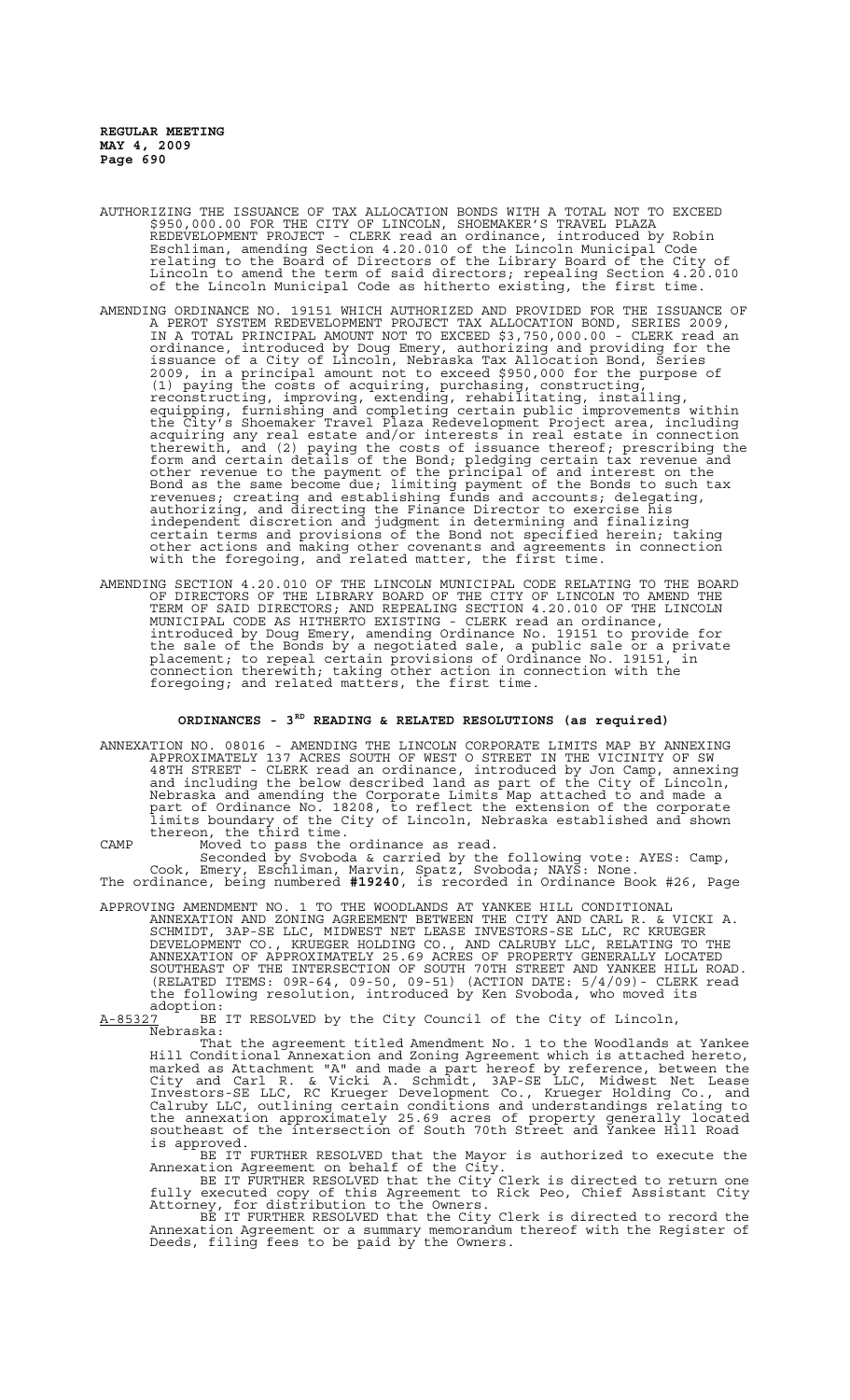BE IT FURTHER RESOLVED that the City Clerk is directed to forward a copy of this Agreement to Michaela Dugan, Impact Fee Administrator. Introduced by Ken Svoboda

Seconded by Camp & carried by the following vote: AYES: Camp, Cook, Emery, Eschliman, Marvin, Spatz, Svoboda; NAYS: None.

ANNEXATION NO. 09001 - AMENDING THE LINCOLN CORPORATE LIMITS MAP BY ANNEXING APPROXIMATELY 25.69 ACRES OF PROPERTY GENERALLY LOCATED SOUTHEAST OF THE INTERSECTION OF SOUTH 70TH STREET AND YANKEE HILL ROAD. (RELATED ITEMS: 09R-64, 09-50, 09-51) - CLERK read an ordinance, introduced by Ken Svoboda, annexing and including the below described land as part of the City of Lincoln, Nebraska and amending the Corporate Limits Map attached to and made a part of Ordinance No. 18208, to reflect the extension of the corporate limits boundary of the City of Lincoln, Nebraska established and shown thereon, the third time.

SVOBODA Moved to pass the ordinance as read.

Seconded by Camp & carried by the following vote: AYES: Camp, Cook, Emery, Eschliman, Marvin, Spatz, Svoboda; NAYS: None.

The ordinance, being numbered **#19241**, is recorded in Ordinance Book #26, Page

CHANGE OF ZONE 05068A - APPLICATION OF R.C. KRUEGER DEVELOPMENT FOR AN AMENDMENT TO THE WOODLANDS AT YANKEE HILL PUD AND A CHANGE OF ZONE FROM AG AGRICULTURAL DISTRICT TO R-3 RESIDENTIAL DISTRICT PUD AND FOR APPROVAL OF A DEVELOPMENT PLAN FOR MODIFICATIONS TO THE ZONING AND LAND SUBDIVISION ORDINANCES TO DEVELOP APPROXIMATELY 31 DWELLING UNITS AND A PRIVATE SCHOOL ON PROPERTY GENERALLY LOCATED AT SOUTH 70TH STREET AND YANKEE HILL ROAD. (RELATED ITEMS: 09R-64, 09-50, 09-51)- PRIOR to reading:

MARVIN Moved to amend Bill No. 09-51 in the following manner:<br>(a) On page 2, line 16, strike "94<sup>th</sup>" and insert in lieu thereof

- (b)  $\frac{84 \text{th}^2}{\text{On}}$  page 2, line 16, after the word "Street" insert the following: <u>or an alternate access plan must be approved by the</u>
- Planning Department and the Public Works & Utilities Department. Seconded by Svoboda & carried by the following vote: AYES: Camp,

Cook, Emery Eschliman, Marvin, Spatz, Svoboda; NAYS: None. CLERK Read an ordinance, introduced by Ken Svoboda, amending the Lincoln Zoning District Maps attached to and made a part of Title 27 of the Lincoln Municipal Code, as provided by Section 27.05.020 of the Lincoln Municipal Code, by changing the boundaries of the districts established and shown thereon, the third time.

SVOBODA Moved to pass the ordinance as amended.

Seconded by Camp & carried by the following vote: AYES: Camp, Cook, Emery, Eschliman, Marvin, Spatz, Svoboda; NAYS: None. The ordinance, being numbered **#19242**, is recorded in Ordinance Book #26, Page

ANNEXATION NO. 08005 - AMENDING THE LINCOLN CORPORATE LIMITS MAP BY ANNEXING APPROXIMATELY 26.3 ACRES OF PROPERTY GENERALLY LOCATED AT NORTH 90TH STREET AND O STREET. (RELATED ITEMS: 09-52, 09-53) - CLERK read an ordinance, introduced by Ken Svoboda, annexing and including the below described land as part of the City of Lincoln, Nebraska and amending the Corporate Limits Map attached to and made a part of Ordinance No. 18208, to reflect the extension of the corporate limits boundary of the City of Lincoln, Nebraska established and shown thereon, the third time.

SVOBODA Moved to pass the ordinance as read.

Seconded by Camp & carried by the following vote: AYES: Camp, Cook, Emery, Eschliman, Marvin, Spatz, Svoboda.

The ordinance, being numbered **#19243**, is recorded in Ordinance Book #26, Page

CHANGE OF ZONE NO. 09008 - APPLICATION OF SOUTHEAST COMMUNITY COLLEGE FOR A CHANGE OF ZONE FROM P PUBLIC USE DISTRICT TO O-3 OFFICE PARK DISTRICT ON PROPERTY GENERALLY LOCATED AT NORTH 90TH STREET AND O STREET. (RELATED ITEMS: 09-52, 09-53) - CLERK read an ordinance, introduced by Ken Svoboda, amending the Lincoln Zoning District Maps adopted by reference and made a part of Title 27 of the Lincoln Municipal Code, pursuant to Section  $27.05.020$  of the Lincoln Municipal Code, by changing the boundaries of the districts established and shown thereon, the third time.

SVOBODA Moved to pass the ordinance as read.

Seconded by Camp & carried by the following vote: AYES: Camp, Cook, Emery, Eschliman, Marvin, Spatz, Svoboda; Nays: None. The ordinance, being numbered **#19244**, is recorded in Ordinance Book #26, Page

CHANGE OF ZONE NO. 09004 - AMENDING CHAPTER 27.61 OF THE LINCOLN MUNICIPAL CODE RELATING TO NONCONFORMING AND NONSTANDARD USES BY ADDING A NEW SECTION NUMBERED 27.61.100 TO ESTABLISH CONDITIONS FOR THE EXPANSION OF A NONSTANDARD SINGLE-FAMILY OR TWO FAMILY DWELLING INTO A REQUIRED YARD IN

RESIDENTIAL DISTRICTS - PRIOR to reading: COOK Moved to amend Bill No. 09-54 in the following manner:

- 1. On page 1, line 13, after the words "existing wall" insert the following language, not including a bay window or any other projection allowed by Chapter 27.71, or any wall of less than 10 feet in length. Seconded by Camp & carried by the following vote: AYES: Camp, Cook,
- Emery, Eschliman, Marvin, Spatz, Svoboda; NAYS: None. CLERK Read an ordinance, introduced by Ken Svoboda, amending Chapter 27.61 of the Lincoln Municipal Code relating to Nonconforming and Nonstandard Uses by adding a new section numbered 27.61.100 to establish conditions for the expansion of a nonstandard single family or two family dwelling into a required yard in residential districts, the third time.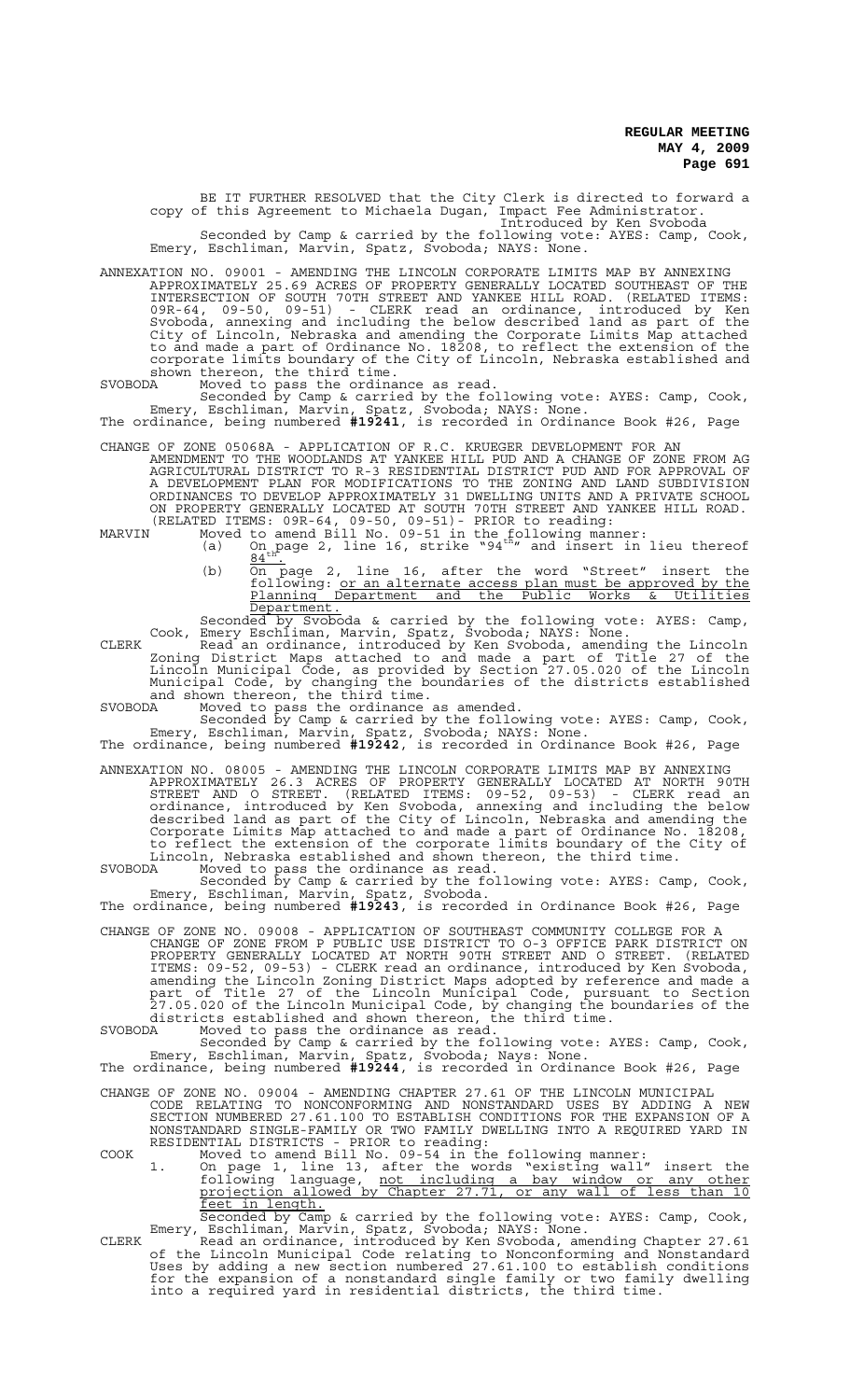SVOBODA Moved to pass the ordinance as amended. Seconded by Camp & carried by the following vote: AYES: Camp, Cook, Emery, Eschliman, Marvin, Spatz, Svoboda; Nays: None. The ordinance, being numbered **#19245**, is recorded in Ordinance Book #26, Page

CHANGE OF ZONE NO. 09007 - APPLICATION OF THE PLANNING DIRECTOR TO ELIMINATE THE BUILDING LINE DISTRICT IN RANDOLPH STREET FROM THE CENTERLINE OF SOUTH 46TH STREET TO THE WEST RIGHT-OF-WAY LINE OF SOUTH 47TH STREET - CLERK read an ordinance, introduced by Ken Svoboda, amending the Lincoln Building Line District Map to eliminate the building line district in<br>Randolph Street from the centerline of South 46<sup>th</sup> Street to the west rightof-way line of South 47<sup>th</sup> Street, the third time. SVOBODA Moved to pass the ordinance as read.

Seconded by Camp & carried by the following vote: AYES: Camp, Cook, Emery, Eschliman, Marvin, Spatz, Svoboda. The ordinance, being numbered **#19246**, is recorded in Ordinance Book #26, Page

COMP. PLAN CONFORMITY 09003 - REQUEST OF THE URBAN DEVELOPMENT DEPARTMENT TO DECLARE APPROXIMATELY 2 ACRES OF PROPERTY GENERALLY LOCATED AT THE NORTHWEST CORNER OF NORTH 27TH STREET AND CENTER STREET AS SURPLUS AND AUTHORIZING THE SALE THEREOF TO MATT TALBOT KITCHEN AND OUTREACH. (RELATED ITEMS: 09-56, 09-57, 09-58, 09-59) - CLERK read an ordinance, introduced by Ken Svoboda, declaring approximately two acres of City-owned property generally located at the northwest corner of North 27th Street and Center Street as surplus and authorizing the sale thereof to the Matt Talbot Kitchen and Outreach, the third time. SVOBODA Moved to pass the ordinance as read.

Seconded by Camp & carried by the following vote: AYES: Camp Cook, Emery, Eschliman, Marvin, Spatz, Svoboda; NAYS: No.

The ordinance, being numbered **#19247**, is recorded in Ordinance Book #26, Page

CHANGE OF ZONE 08074 - APPLICATION OF THE PLANNING DIRECTOR FOR A CHANGE OF ZONE FROM I-1 INDUSTRIAL DISTRICT TO R-2 RESIDENTIAL DISTRICT, H-3 HIGHWAY COMMERCIAL DISTRICT AND P PUBLIC USE DISTRICT; FROM P PUBLIC USE DISTRICT TO H-3 HIGHWAY COMMERCIAL DISTRICT; AND FROM R-4 RESIDENTIAL DISTRICT TO P PUBLIC USE DISTRICT, ON PROPERTY GENERALLY LOCATED AT NORTH 27TH STREET AND FAIR STREET AND NORTH 27TH STREET AND CENTER STREET. (RELATED ITEMS: 09-56, 09-57, 09-58, 09-59) - CLERK read an ordinance, introduced by Ken Svoboda, amending the Lincoln Zoning District Maps adopted by reference and made a part of Title 27 of the Lincoln Municipal Code, pursuant to Section 27.05.020 of the Lincoln Municipal Code, by changing the boundaries of the districts established and shown thereon, the third time. SVOBODA Moved to pass the ordinance as read.

Seconded by Camp & carried by the following vote: AYES: Camp, Cook, Emery, Eschliman, Marvin, Spatz, Svoboda; NAYS: None.

The ordinance, being numbered **#19248**, is recorded in Ordinance Book #26, Page

CHANGE OF ZONE 09006 - APPLICATION OF THE URBAN DEVELOPMENT DIRECTOR TO DESIGNATE THE FORMER NORTHEAST BRANCH "CARNEGIE" LIBRARY AS A LANDMARK, ON PROPERTY GENERALLY LOCATED AT NORTH 27TH STREET AND CENTER STREET. (RELATED ITEMS: 09-56, 09-57, 09-58, 09-59) - CLERK read an ordinance, introduced by Ken Svoboda, amending the City of Lincoln Zoning District Maps attached to and made a part of Title 27 of the Lincoln Municipal Code by designating certain property as a Landmark, the third time. SVOBODA<sup>1</sup> Moved to pass the ordinance as read.

Seconded by Camp & carried by the following vote: AYES: Camp, Cook, Emery, Eschliman, Marvin, Spatz, Svoboda; NAYS: None.

The ordinance, being numbered **#19249**, is recorded in Ordinance Book #26, Page

VACATION 09003 - APPLICATION OF THE URBAN DEVELOPMENT DIRECTOR TO VACATE THE REMAINING PORTION OF THE NORTH-SOUTH ALLEY BETWEEN NORTH 26TH STREET AND NORTH 27TH STREET, NORTH OF CENTER STREET, RETAINING TITLE THERETO IN THE CITY AND AUTHORIZING THE SALE TO MATT TALBOT KITCHEN AND OUTREACH. (RELATED ITEMS: 09-56, 09-57, 09-58, 09-59) - CLERK read an ordinance, introduced by Ken Svoboda, vacating the remaining portion of the north-south alley<br>between North 26<sup>th</sup> Street and North 27<sup>th</sup> Street, north of Center Street, retaining title thereto in the City of Lincoln, and authorizing the sale thereof to Matt Talbot Kitchen and Outreach, the third time.

SVOBODA Moved to pass the ordinance as read. Seconded by Camp & carried by the following vote: AYES: Camp, Cook, Emery, Eschliman, Marvin, Spatz, Svoboda; NAYS: None.

The ordinance, being numbered **#19250**, is recorded in Ordinance Book #26, Page

# **OPEN MICROPHONE SESSION -NONE**

#### **MISCELLANEOUS BUSINESS**

# **PENDING -**

CAMP Moved to extend the Pending List to May 11, 2009.

Seconded by Cook & carried by the following vote: AYES: Camp, Cook, Emery, Eschliman, Marvin, Spatz, Svoboda; NAYS: None.